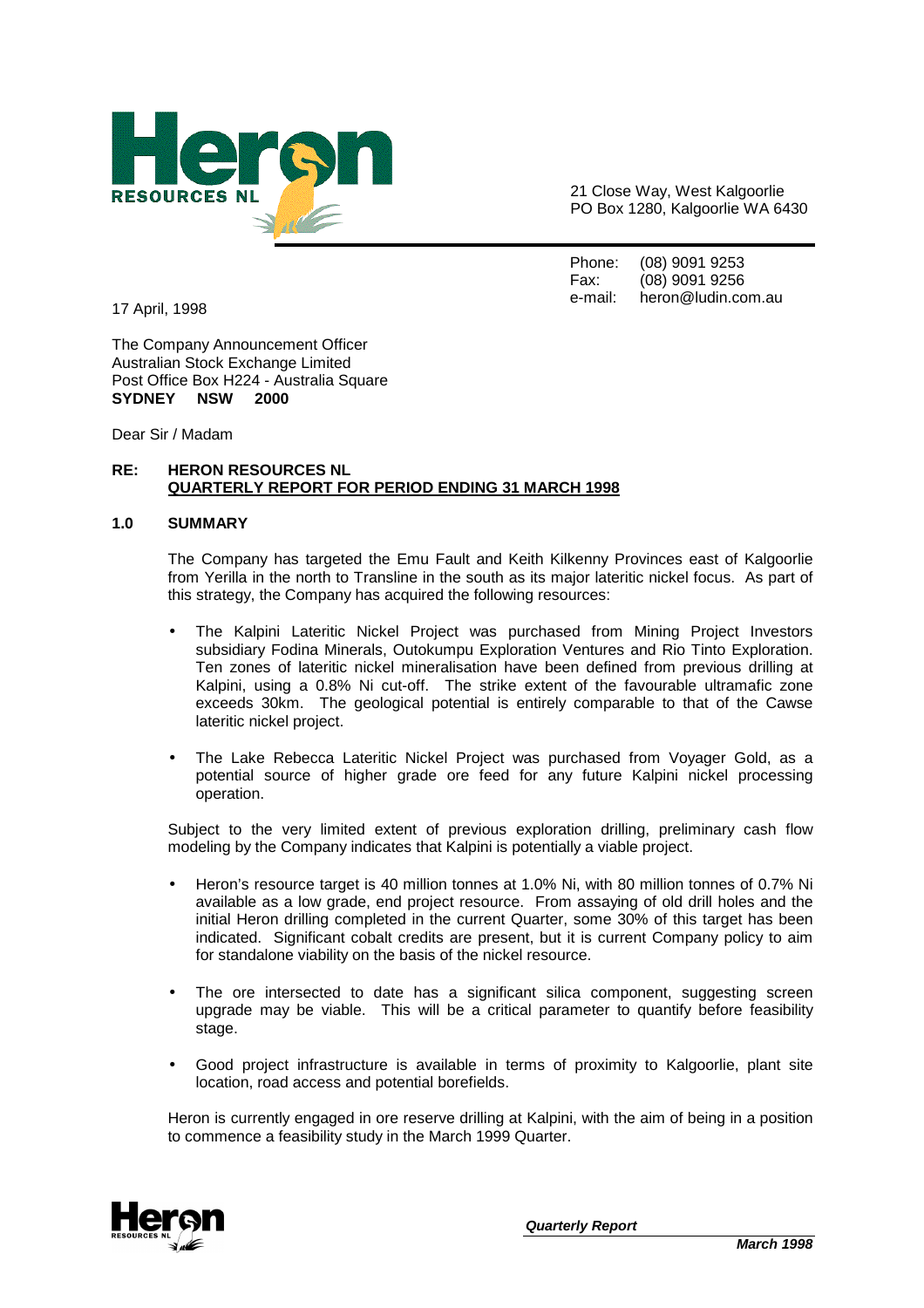## **Resource Indications**

#### **Betsy Bore Zone 6**

Ore grade lateritic nickel mineralisation has been defined in very limited drilling traverses over a strike length exceeding 5,600m, and is open north and south. Intersections at a 0.5% Ni cut-off include 19m at 1.10% Ni, 10m at 0.81% Ni, 17m at 0.73% Ni, 17m at 1.04% Ni, 8m at 1.00% Ni and 20m at 1.00% Ni.

Potential for a significant medium to high grade nickel laterite resource is indicated.

## **Acra North Zone 1**

Ore grade lateritic nickel mineralisation has been defined in broad spaced reconnaissance drilling over a strike length exceeding 10,000m, and is open north and south. Intersections at a 0.5% Ni cut-off include 36m at 0.80% Ni, 12m at 0.69% Ni, 24m at 1.03% Ni, 20m at 1.00% Ni, 20m at 0.78% Ni, and 12m at 0.76% Ni.

Potential for a significant medium to high grade nickel laterite resource is indicated.

# **Wellington East Zone 8**

Ore grade lateritic nickel mineralisation has been intersected in Heron 400 x 80m drilling over a strike length exceeding 4,000m, and is open north and south. Intersections at a 0.5% Ni cut-off include 16m at 0.85% Ni, 24m at 0.75% Ni (including 8m at 1.07% Ni), 32m at 0.78% Ni (including 16m at 0.98% Ni), 16m at 0.95% Ni, 14m at 0.94% Ni (including 10m at 1.08% Ni), 23m at 0.62% Ni and 14m at 0.73% Ni.

Potential for a significant medium grade nickel laterite resource is indicated.

#### **Wellington Fold**

Low grade nickel laterite mineralisation has been intersected in Heron 400 x 80m drilling over a strike length exceeding 1,100m, and is open north and south. Intersections at a 0.5% Ni cut-off include 18m at 0.66% Ni, 23m at 0.63% Ni, 28m at 0.70% Ni and 44m at 0.71% Ni..

Potential for a significant low grade nickel laterite resource is indicated.

#### **2.0 EXPLORATION REVIEW**

#### **2.1 Emu Fault Province**

**2.1.1** Gindalbie East Project

Heron 100% Nickel - gold

Regional

Additional Exploration Licence applications have been lodged. These cover gold targets, as well as potential Kalpini Nickel Project bore field sites associated with Lake Yindarlgooda palaeochannels.

Regional geological compilations were completed. The ultramafic rocks in the Kalpini-Jubilee area belong to a structural sequence in which the stratigraphy has been duplicated by  $D_1$  thrust sheets. Thrusting is commonly recognised in Heron drilling. The ultramafic sequence is formed by a range of komatiite lithologies within a single thick, fractionated flow unit.

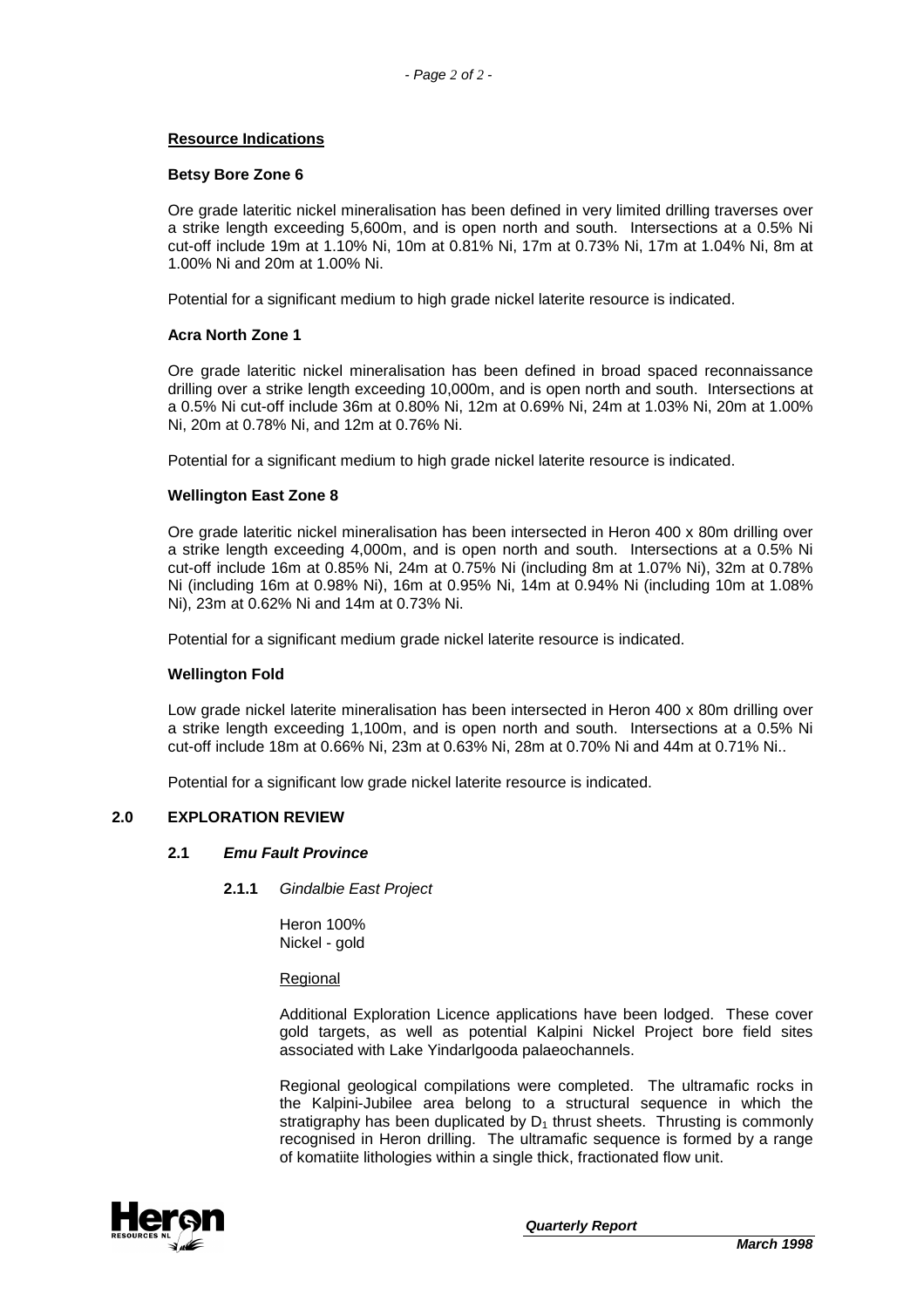The komatiite stratigraphy in descending order is:

- 1. Fractionated, layered heterogeneous gabbro, capped by dolerite.
- 2. Thin pyroxenite.
- 3. Upper olivine orthocumulate with heterogeneity in both grain size and olivine packing density, usually shallow weathering profile.
- 4. Thick medium to coarse grained olivine meso- to adcumulates, very deeply and intensely weathered.
- 5. Basal olivine orthocumulate.

Identification of this stratigraphy is important in exploration drilling, and is the key to cost-effective drill exploration.

The komatiite unit is comparable to the Walter Williams Formation that extends from Siberia to Cawse, and hosts the Cawse nickel laterite deposit.

The Kalpini-Jubilee ultramafic sequence is a regionally extensive and thick komatiite unit held almost entirely under Heron tenement. This is an essential prerequisite for the generation of economic tonnages of nickel laterite. Lateritic nickel mineralisation is in fact pervasive within certain favourable units within Heron's tenements. In addition, the Kalpini-Jubilee ultramafic is prospective for disseminated nickel sulphide mineralisation that is most likely to be located in the stratigraphically lower part of the ultramafic zone. All Heron drilling evaluates the nickel sulphide target concept through systematic multi-element lithogeochemistry.

#### Wellington Fold Prospect

Systematic 400 x 80m confirmation drilling has commenced on Zone 9. The aim of the drilling program is to:

- 1. elucidate geological/mineralisation trends within defined ore zones.
- 2. validate previous nickel laterite intersections.
- 3. test for mineralised saprolite below previously drilled clay-hosted mineralisation. The majority of previous drill holes failed to intersect fresh bedrock lithologies.

A total of 22 vertical Reverse Circulation holes were completed during the Quarter for a 1189m advance. Significant intersections were:

|             | <b>Wellington Fold Prospect</b><br><b>RC Drilling Summary</b><br>Significant Nickel Intersections, 0.5% and 0.75% Ni Lower Cut-offs |                 |                |                     |                          |                        |            |            |                    |  |
|-------------|-------------------------------------------------------------------------------------------------------------------------------------|-----------------|----------------|---------------------|--------------------------|------------------------|------------|------------|--------------------|--|
| <b>ZONE</b> | <b>HOLEI NUM</b><br><b>BER</b>                                                                                                      | <b>NORTHING</b> | <b>EASTING</b> | <b>FROM</b><br>I(M) | To<br>$\mathbf{I}$<br>M) | <b>INTERVAL</b><br>(M) | Νı<br>$\%$ | Co<br>$\%$ | N <sub>12</sub> Co |  |
|             | 4m Composite Samples                                                                                                                |                 |                |                     |                          |                        |            |            |                    |  |
| 9           | WDRC007                                                                                                                             | 50245           | 0480           | 12                  | 32                       | 20                     | 0.65       | 0.025      | 0.70               |  |
| 9           | inc at 0.75%                                                                                                                        |                 |                | 16                  | 20                       | 4                      | 0.96       | 0.026      | 1.01               |  |
| 9           | WDRC008                                                                                                                             | 50245           | 0560           | 20                  | 24                       | 4                      | 0.77       | 0.083      | 0.94               |  |
| 9           | WDRC013                                                                                                                             | 49600           | 0280           | 24                  | 40                       | 16                     | 0.71       | 0.089      | 0.89               |  |
| 9           | inc at 0.75%                                                                                                                        |                 |                | 28                  | 32                       | 4                      | 0.95       | 0.259      | 1.47               |  |
| 9           | WDRC014                                                                                                                             | 49600           | 0360           | 12                  | 44                       | 32                     | 0.61       | 0.024      | 0.66               |  |
| 9           | WDRC015                                                                                                                             | 49600           | 0440           | 28                  | 32                       | 4                      | 0.60       | 0.057      | 0.71               |  |
| 9           | WDRC021                                                                                                                             | 49200           | 0640           | 28                  | 32                       | 4                      | 0.53       | 0.018      | 0.57               |  |
| 9           | WTP03                                                                                                                               | 49149           | 0385           | 24                  | 68                       | 44                     | 0.71       |            |                    |  |

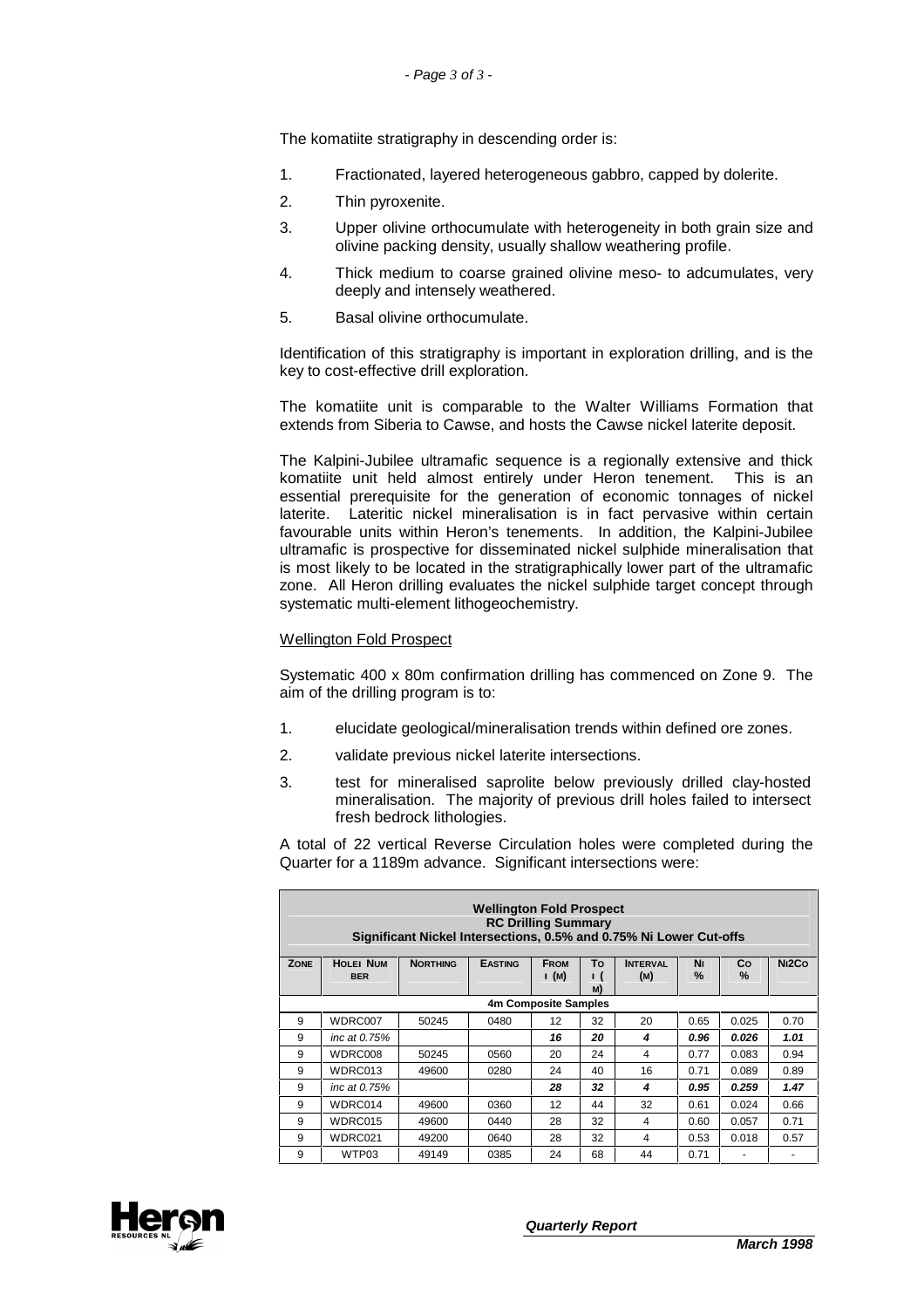| ZONE | <b>HOLEI NUM</b> | <b>NORTHING</b> | <b>EASTING</b> | <b>FROM</b> | To             | <b>INTERVAL</b> | Νı   | Co    | N <sub>12</sub> Co |
|------|------------------|-----------------|----------------|-------------|----------------|-----------------|------|-------|--------------------|
|      | <b>BER</b>       |                 |                | I(M)        | <b>1</b><br>M) | (M)             | $\%$ | $\%$  |                    |
|      |                  |                 |                | 1m Samples  |                |                 |      |       |                    |
| 9    | WDRC007          | 50245           | 0480           | 13          | 31             | 18              | 0.66 | 0.025 | 0.71               |
| 9    | inc at 0.75%     |                 |                | 14          | 19             | 5               | 0.94 | 0.030 | 1.00               |
| 9    | WDRC008          | 50245           | 0560           | 20          | 23             | 3               | 0.90 | 0.089 | 1.08               |
| 9    | WDRC013          | 9600            | 0280           | 17          | 40             | 23              | 0.63 | 0.065 | 0.76               |
| 9    | inc at 0.75%     |                 |                | 27          | 30             | 3               | 0.97 | 0.278 | 1.53               |
| 9    | WDRC014          | 49600           | 0360           | 15          | 43             | 28              | 0.70 | 0.028 | 0.76               |
| 9    | inc at 0.75%     |                 |                | 22          | 26             | 4               | 0.75 | 0.024 | 0.80               |
| 9    | inc at 0.75%     |                 |                | 31          | 39             | 8               | 0.79 | 0.037 | 0.86               |

Hole WTP03 is an old Norex drill hole which was located and resampled.

Low grade mineralisation has been confirmed over a strike length exceeding 1,100m. In-fill drilling is planned.

# Wellington East Prospect

Reverse Circulation drilling on 400 x 80m and 80 x 40m patterns commenced at Zone 8. Advance for the Quarter was 2,650m in 54 holes. Significant intersections were:

| <b>Wellington East Prospect</b><br><b>RC Drilling Summary</b><br>Significant Nickel Intersections, Geological Composites, 0.5% and 0.75% Ni Lower Cut-offs |                                |                 |                |                      |                        |                         |         |         |                         |
|------------------------------------------------------------------------------------------------------------------------------------------------------------|--------------------------------|-----------------|----------------|----------------------|------------------------|-------------------------|---------|---------|-------------------------|
| <b>ZONE</b>                                                                                                                                                | <b>HOLEI NUM</b><br><b>BER</b> | <b>NORTHING</b> | <b>EASTING</b> | <b>FROM</b><br>1 (M) | To<br><u>ı</u> (<br>M) | <b>INTERVAL</b><br>(M)  | Νı<br>% | Co<br>% | N <sub>12</sub> Co<br>% |
| 8                                                                                                                                                          | WERC002                        | 47200           | 3160           | 12                   | 24                     | 12                      | 0.56    | 0.042   | 0.64                    |
| 8                                                                                                                                                          | WERC003                        | 47200           | 3240           | 12                   | 24                     | 12                      | 0.57    | 0.045   | 0.66                    |
| 8                                                                                                                                                          | WERC005                        | 47200           | 3400           | 20                   | 24                     | 4                       | 0.61    | 0.029   | 0.67                    |
| 8                                                                                                                                                          | WERC009                        | 46800           | 3480           | 28                   | 42                     | 14                      | 0.85    | 0.057   | 0.96                    |
|                                                                                                                                                            | inc at 0.75%                   |                 |                | 28                   | 42                     | 14                      | 0.85    | 0.057   | 0.96                    |
| 8                                                                                                                                                          | WERC010                        | 46800           | 3560           | 20                   | 44                     | 24                      | 0.75    | 0.068   | 0.89                    |
|                                                                                                                                                            | inc at 0.75%                   |                 |                | 24                   | 32                     | 8                       | 1.07    | 0.141   | 1.35                    |
| 8                                                                                                                                                          | WERC013                        | 46800           | 3520           | 8                    | 40                     | 32                      | 0.78    | 0.027   | 0.83                    |
|                                                                                                                                                            | inc at 0.75%                   |                 |                | 24                   | 40                     | 16                      | 0.98    | 0.045   | 1.07                    |
| 8                                                                                                                                                          | WERC015                        | 47600           | 2880           | 16                   | 32                     | 16                      | 0.95    | 0.065   | 1.08                    |
|                                                                                                                                                            | inc at 0.75%                   |                 |                | 16                   | 32                     | 16                      | 0.95    | 0.065   | 1.08                    |
| 8                                                                                                                                                          | WERC016                        | 47600           | 2960           | 8                    | 20                     | 12                      | 0.53    | 0.033   | 0.60                    |
| 8                                                                                                                                                          | WERC022                        | 48000           | 2680           | 14                   | 38                     | 24                      | 0.76    | 0.036   | 0.83                    |
|                                                                                                                                                            | inc at 0.75%                   |                 |                | 18                   | 30                     | 12                      | 0.86    | 0.041   | 0.94                    |
| 8                                                                                                                                                          | WERC023                        | 48000           | 2760           | 14                   | 18                     | $\overline{\mathbf{4}}$ | 0.63    | 0.02    | 0.67                    |
| 8                                                                                                                                                          | WERC025                        | 48000           | 2920           | 14                   | 28                     | 14                      | 0.94    | 0.043   | 1.03                    |
|                                                                                                                                                            | inc at 0.75%                   |                 |                | 14                   | 24                     | 10                      | 1.08    | 0.048   | 1.18                    |
| 8                                                                                                                                                          | WERC026                        | 48000           | 3000           | 19                   | 42                     | 23                      | 0.62    | 0.042   | 0.70                    |
|                                                                                                                                                            | inc at 0.75%                   |                 |                | 19                   | 25                     | 6                       | 0.85    | 0.054   | 0.96                    |
|                                                                                                                                                            | inc at 0.75%                   |                 |                | 34                   | 38                     | 4                       | 0.98    | 0.043   | 1.07                    |
| 8                                                                                                                                                          | WERC027                        | 48000           | 3080           | 16                   | 48                     | 32                      | 0.67    | 0.035   | 0.74                    |
|                                                                                                                                                            | inc at 0.75%                   |                 |                | 20                   | 25                     | 5                       | 0.96    | 0.057   | 1.07                    |
| 8                                                                                                                                                          | WERC30                         | 48400           | 2480           | 18                   | 40                     | 22                      | 0.61    | 0.002   | 0.61                    |
| 8                                                                                                                                                          | WERC031                        | 48400           | 2560           | 25                   | 30                     | 5                       | 0.73    | 0.083   | 0.90                    |
| 8                                                                                                                                                          | WERC032                        | 48400           | 2640           | 20                   | 28                     | 8                       | 0.63    | 0.025   | 0.68                    |
| 8                                                                                                                                                          | WERC033                        | 48400           | 2720           | 12                   | 20                     | 8                       | 0.89    | 0.196   | 1.28                    |
|                                                                                                                                                            | inc at 0.75%                   |                 |                | 12                   | 20                     | 8                       | 0.89    | 0.196   | 1.28                    |
| 8                                                                                                                                                          | WERC034                        | 48400           | 2800           | 14                   | 28                     | 14                      | 0.73    | 0.03    | 0.79                    |
|                                                                                                                                                            | inc at 0.75%                   |                 |                | 16                   | 24                     | 8                       | 0.79    | 0.03    | 0.85                    |
| 8                                                                                                                                                          | WERC037                        | 48800           | 2160           | 20                   | 34                     | 14                      | 0.70    | 0.040   | 0.78                    |
|                                                                                                                                                            | inc at 0.75%                   |                 |                | 20                   | 28                     | 8                       | 0.81    | 0.049   | 0.91                    |
| 8                                                                                                                                                          | WERC40                         | 48800           | 2400           | 32                   | 39                     | 7                       | 0.67    | 0.064   | 0.80                    |
|                                                                                                                                                            | inc at 0.75%                   |                 |                | 32                   | 36                     | 4                       | 0.75    | 0.080   | 0.91                    |

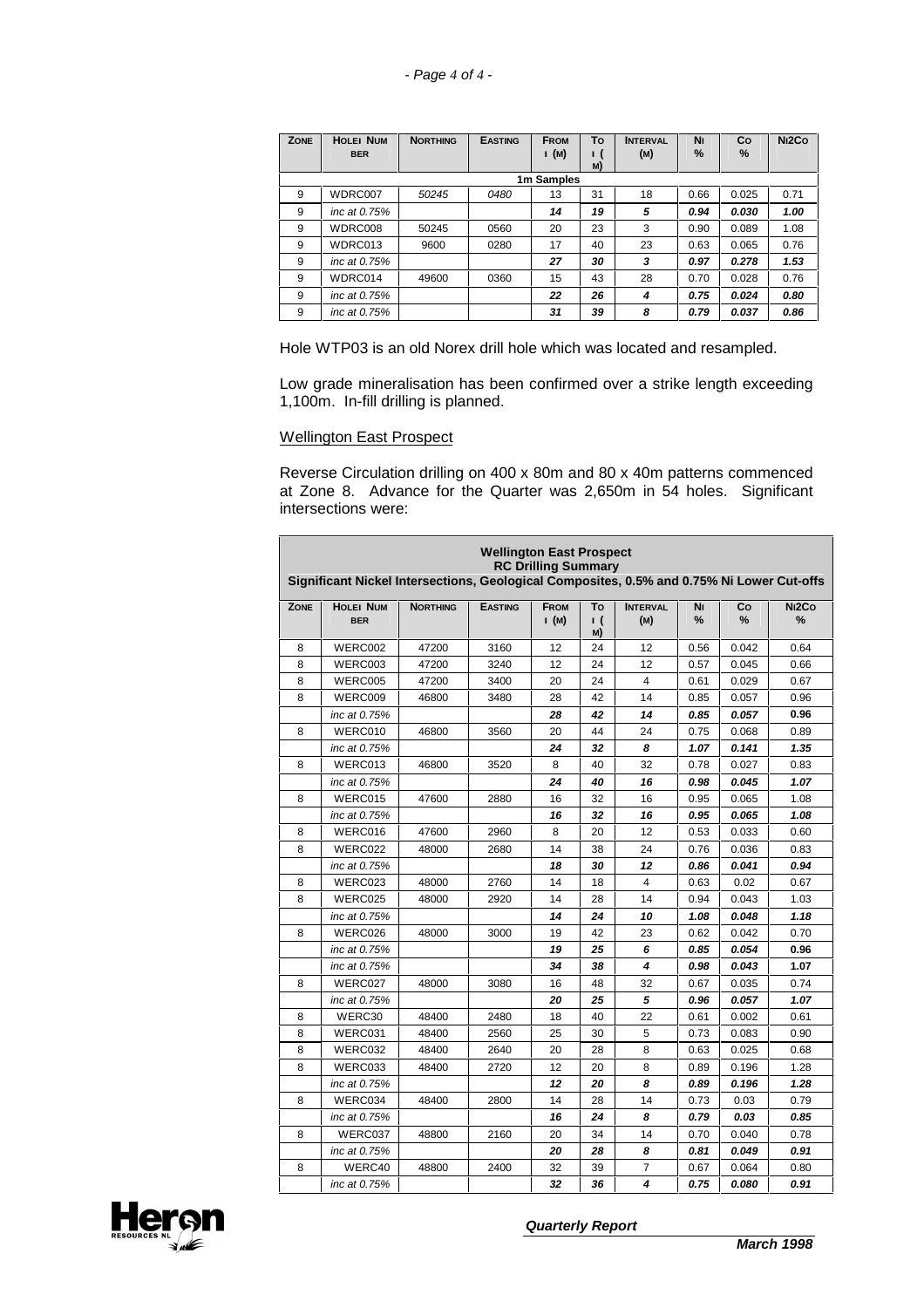Results for 1m spilt samples are not yet available.

At Wellington East, ore grade lateritic nickel has been identified in RC drilling by Heron over a strike length exceeding 4,000m. Significant resource potential at medium to high grades is indicated.

#### Betsy Bore Prospect

Settlement of the sale of the Rio Tinto Exploration Betsy Bore Prospect to Heron was completed on 11 March 1998.

Betsy Bore is located 70km NE of Kalgoorlie and is contiguous to the SSE and geologically along strike from Heron's Wellington East Prospect.

Aircore drilling carried out by Fodina Minerals during 1997 delineated broad intercepts of lateritic nickel mineralisation. Drilling intersected thick sequences of olivine orthocumulates and mesocumulates (occasionally adcumulates), intruded by multiple gabbroic and felsic porphyry dykes.

Drilling has commenced at Zone 6, with most encouraging visual ore intersected. Assay results are awaited.

Selected mineralised drill holes completed by Fodina Minerals have been resampled and submitted at one metre intervals, as original assaying was carried out on mainly broad composite samples. Results are tabulated as follows.

|                | <b>Betsy Bore Prospect</b><br><b>Aircore Drilling Summary</b><br>Significant Nickel Intersections, Geological Composites, 0.5% and 0.75% Ni Lower Cut-offs |                 |                |                    |           |                        |         |         |                                   |  |
|----------------|------------------------------------------------------------------------------------------------------------------------------------------------------------|-----------------|----------------|--------------------|-----------|------------------------|---------|---------|-----------------------------------|--|
| ZONE           | <b>HOLE</b><br><b>NUMBER</b>                                                                                                                               | <b>NORTHING</b> | <b>EASTING</b> | <b>FROM</b><br>(M) | To<br>(M) | <b>INTERVAL</b><br>(M) | Νı<br>% | Co<br>% | N <sub>12</sub> C<br>$\circ$<br>% |  |
| 6              | BEAC03                                                                                                                                                     | 43800           | 4250           | 11                 | 16        | 5                      | 0.75    | 0.093   | 0.93                              |  |
| 6              | BEAC07                                                                                                                                                     | 43800           | 4200           | 18                 | 24        | 6                      | 0.97    | 0.041   | 1.05                              |  |
|                | inc at 0.75%                                                                                                                                               |                 |                | 18                 | 23        | 5                      | 1.02    | 0.044   | 1.11                              |  |
| 6              | BEAC16                                                                                                                                                     | 42900           | 4450           | 15                 | 33        | 18                     | 1.04    | 0.161   | 1.36                              |  |
|                | inc at 0.75%                                                                                                                                               |                 |                | 16                 | 33        | 17                     | 1.06    | 0.168   | 1.40                              |  |
| 6              | BEAC17                                                                                                                                                     | 42900           | 4500           | 10 <sup>1</sup>    | 19 eoh    | 9                      | 0.90    | 0.043   | 0.98                              |  |
|                | inc at 0.75%                                                                                                                                               |                 |                | 10                 | 18        | 8                      | 0.94    | 0.046   | 1.03                              |  |
| 6              | BEAC18                                                                                                                                                     | 42900           | 4550           | 18                 | 34        | 16                     | 0.69    | 0.031   | 0.75                              |  |
|                | inc at 0.75%                                                                                                                                               |                 |                | 22                 | 28        | 6                      | 0.83    | 0.035   | 0.90                              |  |
| 5              | BEAC29                                                                                                                                                     | 41300           | 5100           | 37                 | 41 eoh    | 4                      | 1.03    | 0.080   | 1.19                              |  |
|                | inc at 0.75%                                                                                                                                               |                 |                | 37                 | 41 eoh    | 4                      | 1.03    | 0.080   | 1.19                              |  |
| 4              | BEAC50                                                                                                                                                     | 38500           | 4900           | 20                 | 25 eoh    | 5                      | 0.60    | 0.08    | 0.76                              |  |
| 4              | BEAC57                                                                                                                                                     | 38200           | 5550           | 17                 | 34        | 17                     | 1.01    | 0.050   | 1.11                              |  |
|                | inc at 0.75%                                                                                                                                               |                 |                | 17                 | 32        | 15                     | 1.06    | 0.050   | 1.16                              |  |
| $\overline{4}$ | BEAC60                                                                                                                                                     | 38200           | 5700           | 20                 | 27        | $\overline{7}$         | 1.22    | 0.012   | 1.24                              |  |
|                | inc at 0.75%                                                                                                                                               |                 |                | 22                 | 26        | 4                      | 1.64    | 0.012   | 1.66                              |  |
| $\overline{4}$ | BEAC61                                                                                                                                                     | 38200           | 5750           | 20                 | $40$ eoh  | 20                     | 1.01    | 0.044   | 1.10                              |  |
|                | inc at 0.75%                                                                                                                                               |                 |                | 20                 | 40 eoh    | 20                     | 1.01    | 0.044   | 1.10                              |  |

Previous drilling has often stopped in ore. Excellent potential exists for locating deeper saprolite ore.

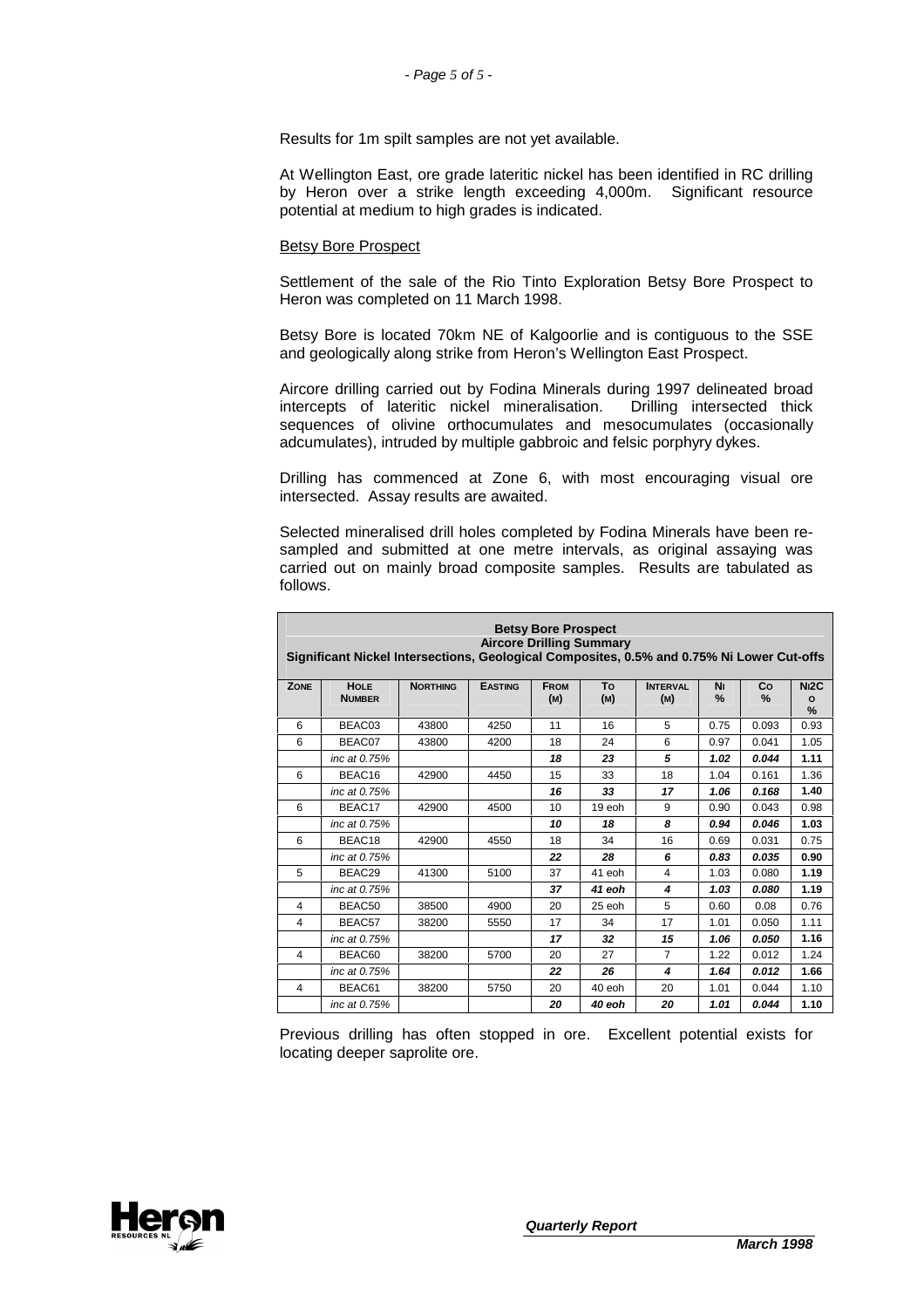|             | <b>Betsy Bore Prospect</b><br><b>RC Drilling Summary</b><br>Significant Nickel Intersections, Geological Composites, 0.5% and 0.75% Ni Lower Cut-offs |                 |                |             |     |                 |               |       |                   |  |
|-------------|-------------------------------------------------------------------------------------------------------------------------------------------------------|-----------------|----------------|-------------|-----|-----------------|---------------|-------|-------------------|--|
| <b>ZONE</b> | <b>HOLE</b>                                                                                                                                           | <b>NORTHING</b> | <b>EASTING</b> | <b>FROM</b> | To  | <b>INTERVAL</b> | Νı            | Co    | N <sub>12</sub> C |  |
|             | <b>NUMBER</b>                                                                                                                                         |                 |                | (M)         | (M) | (M)             | $\frac{9}{6}$ | $\%$  | $\circ$<br>%      |  |
| 6           | WERC048                                                                                                                                               | 42880           | 4540           | 21          | 27  | 6               | 0.87          | 0.027 | 0.92              |  |
|             | inc at 0.75%                                                                                                                                          |                 |                | 21          | 27  | 6               | 0.87          | 0.027 | 0.92              |  |
| 6           | WERC49                                                                                                                                                | 42880           | 4500           | 13          | 60  | 47              | 0.78          | 0.026 | 0.83              |  |
|             | inc at 0.75%                                                                                                                                          |                 |                | 13          | 34  | 21              | 0.97          | 0.032 | 1.03              |  |
| 6           | WERC50                                                                                                                                                | 42880           | 4460           | 8           | 46  | 38              | 0.80          | 0.088 | 0.97              |  |
|             | inc at 0.75%                                                                                                                                          |                 |                | 12          | 22  | 10              | 1.06          | 0.195 | 1.45              |  |
| 6           | WERC51                                                                                                                                                | 42880           | 4420           | 4           | 15  | 11              | 0.72          | 0.048 | 0.82              |  |
|             | inc at 0.75%                                                                                                                                          |                 |                | 8           | 15  | $\overline{ }$  | 0.83          | 0.045 | 0.92              |  |
| 6           | WERC52                                                                                                                                                | 42960           | 4420           | 13          | 33  | 20              | 0.84          | 0.118 | 1.08              |  |
|             | inc at 0.75%                                                                                                                                          |                 |                | 21          | 33  | 12              | 0.98          | 0.106 | 1.20              |  |
| 6           | WERC53                                                                                                                                                | 42960           | 4460           | 0           | 43  | 43              | 0.68          | 0.030 | 0.74              |  |
|             | inc at 0.75%                                                                                                                                          |                 |                | 13          | 23  | 10              | 0.86          | 0.025 | 0.91              |  |
| 6           | WERC54                                                                                                                                                | 42960           | 4500           | 21          | 24  | 3               | 0.52          | 0.021 | 0.56              |  |
| 6           | WERC58                                                                                                                                                | 43040           | 4460           | 8           | 20  | 12              | 0.58          | 0.031 | 0.64              |  |
| 6           | WERC59                                                                                                                                                | 43040           | 4420           | 4           | 10  | 6               | 0.66          | 0.055 | 0.77              |  |

# **Acra North Prospect**

Settlement of the sale of the Fodina-OEV Acra North prospect to Heron was completed on 23 March 1998. The ground has been converted by Heron to four Mining Leases.

Drill collars have been marked out and lines cleared for ore reserve drilling.

The oxidised portions of old NOREX drill holes at Acra North were sampled as 4m composites. Significant results were:

|             | <b>Acra North</b><br>Norex Reconnaissance Drilling<br>Significant Nickel Intersections, 4 metre Composites, 0.5% and 0.75% Ni Lower Cut-offs |                 |                |                         |             |                 |                     |            |                                     |  |
|-------------|----------------------------------------------------------------------------------------------------------------------------------------------|-----------------|----------------|-------------------------|-------------|-----------------|---------------------|------------|-------------------------------------|--|
| <b>ZONE</b> | <b>HOLE</b><br>No.                                                                                                                           | <b>NORTHING</b> | <b>EASTING</b> | <b>FROM</b><br>I (M)    | Toi (<br>M) | <b>INTERVAL</b> | Νı<br>$\frac{0}{0}$ | Co<br>$\%$ | N <sub>12</sub> Co<br>$\frac{9}{6}$ |  |
| 1           | JNP04                                                                                                                                        | 25297           | 9814           | 20                      | 28          | (M)<br>8        | 0.65                | 0.047      | 0.74                                |  |
| 1           | JNP05                                                                                                                                        | 25469           | 9519           | 24                      | 60          | 36              | 0.80                | 0.086      | 0.97                                |  |
|             | inc at 0.75%                                                                                                                                 |                 |                | 24                      | 44          | 20              | 0.98                | 0.115      | 1.21                                |  |
| 1           | JNP06                                                                                                                                        | 25758           | 9245           | 32                      | 44          | 12              | 0.69                | 0.132      | 0.95                                |  |
|             | inc at 0.75%                                                                                                                                 |                 |                | 40                      | 44          | 4               | 0.77                | 0.079      | 0.93                                |  |
| 1           | JNP07                                                                                                                                        | 26883           | 8250           | 20                      | 44          | 24              | 1.03                | 0.030      | 1.09                                |  |
|             | inc at 0.75%                                                                                                                                 |                 |                | 24                      | 40          | 16              | 1.25                | 0.039      | 1.33                                |  |
| 1           | JNP08                                                                                                                                        | 26848           | 8240           | 16                      | 36          | 20              | 1.00                | 0.055      | 1.11                                |  |
|             | inc at 0.75%                                                                                                                                 |                 |                | 16                      | 36          | 20              | 1.00                | 0.055      | 1.11                                |  |
| 1           | JNP <sub>11</sub>                                                                                                                            | 27628           | 7901           | 4                       | 24          | 20              | 0.78                | 0.016      | 0.81                                |  |
|             | inc at 0.75%                                                                                                                                 |                 |                | 8                       | 16          | 8               | 0.95                | 0.018      | 0.99                                |  |
| 1           | JNP <sub>12</sub>                                                                                                                            | 27995           | 7534           | $\overline{\mathbf{4}}$ | 16          | 12              | 0.76                | 0.029      | 0.82                                |  |
|             | inc at 0.75%                                                                                                                                 |                 |                | 4                       | 8           | 4               | 0.92                | 0.040      | 1.00                                |  |
| 3           | KPP <sub>10</sub>                                                                                                                            | 35243           | 5918           | 32                      | 36          | 4               | 0.55                | 0.007      | 0.56                                |  |

Wellington North Prospect

Inactive.

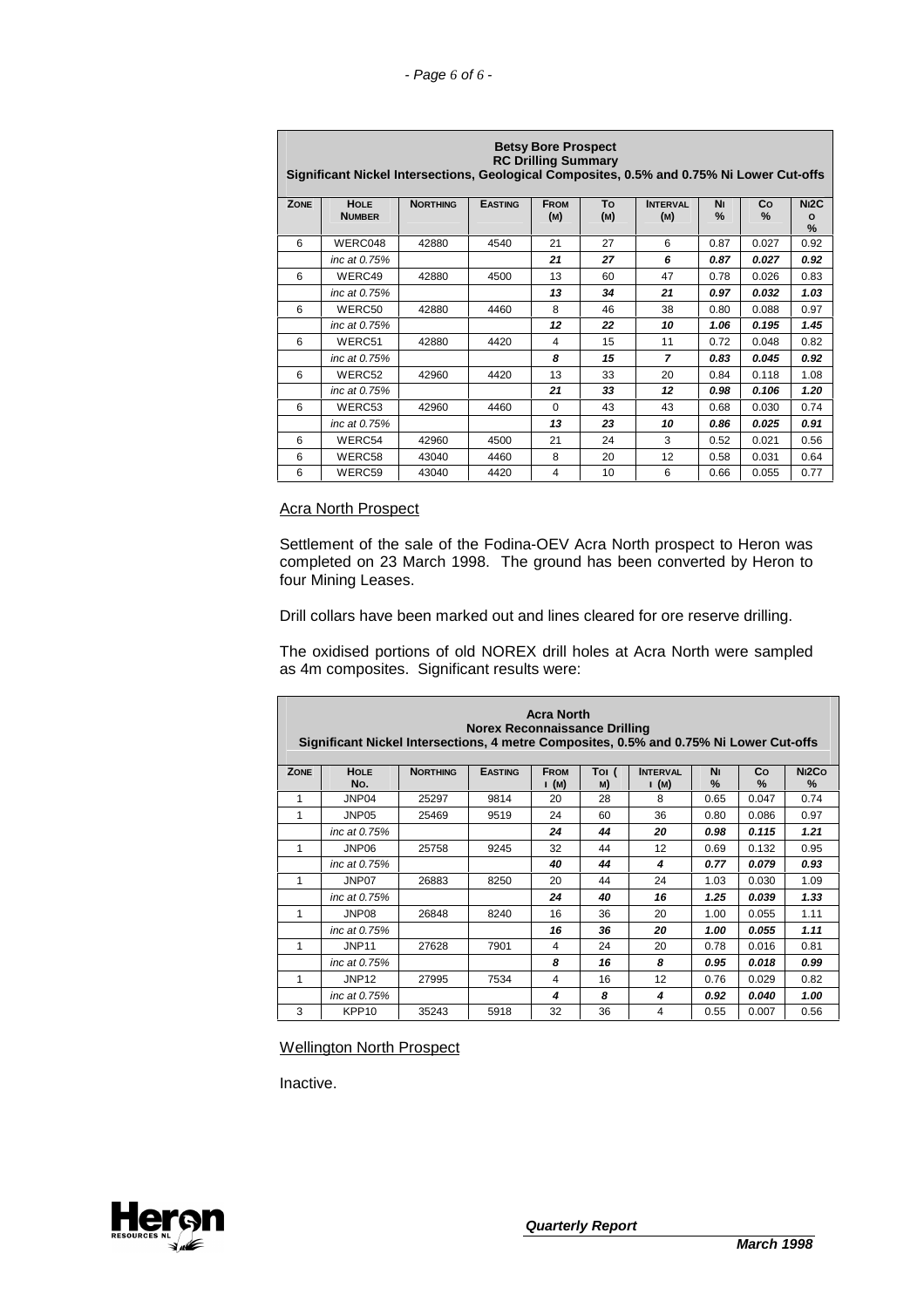#### Garibaldi Prospect

Data compilation of gold exploration targets is current. The prospect is to be offered for farm-out.

#### **2.1.2** Transline Project

Heron 100% Nickel-gold

Further Exploration Licence applications have been lodged targeting Bulongstyle lateritic nickel and Golden Cities style granitoid gold mineralisation.

The project area is located on the south-plunging Bulong Anticline at the southern extremity of the Yindarlgooda Dome. The flanks of the structure are defined by interbedded mafic and ultramafic rocks, with felsic volcanics in the core. The majority of the project area occurs within a small granitoid body termed the Juglah Monzogranite which intrudes the core of the Bulong Anticline.

Lateritic nickel targets have been identified from literature studies, and tenement applications lodged. The applications cover strike extensions of the Bulong Ultramafic Complex.

Significant gold mineralisation has been defined at the Titan Resources Trojan Deposit, which is located along the eastern flank of the Juglah Monzogranite. The Trojan Deposit has a combined inferred and indicated resource of 173,000 ounces (Titan Resources 1995 Annual Report).

Open file information indicates previous drilling of 194 RAB holes for 7,501m on Heron's application. Intersections include 4m at 1.21g/t Au from 31m within a broad low level (0.1-0.25g/t Au) 1,200 x 500m anomalous zone at the saprock-bedrock interface.

#### **2.2 Scotia Kanowna Province**

#### **2.2.1** Scotia Kanowna Project

Heron 100%. Nickel - gold

The Company has purchased back the equity previously earned by MPI-Outokumpu, to revert to a 100% Heron ownership. The Company has commenced a detailed lateritic nickel evaluation. Up to 4m at 1.39% Ni has been previously intersected in Aircore drilling within goethitic clay.

Aeromagnetic targets immediately NW of the Silver Swan nickel mine are to have detailed ground magnetics carried out, to evaluate whether scope exists for occurrences of the Silver Swan Ultramafic at depth.

Gold targets in the project area are likely to be offered for farm-out. The project adjoins the Golden Cities-Federal granitoid gold province.

Additional tenements have been acquired at Scotia North, the target being lateritic nickel.

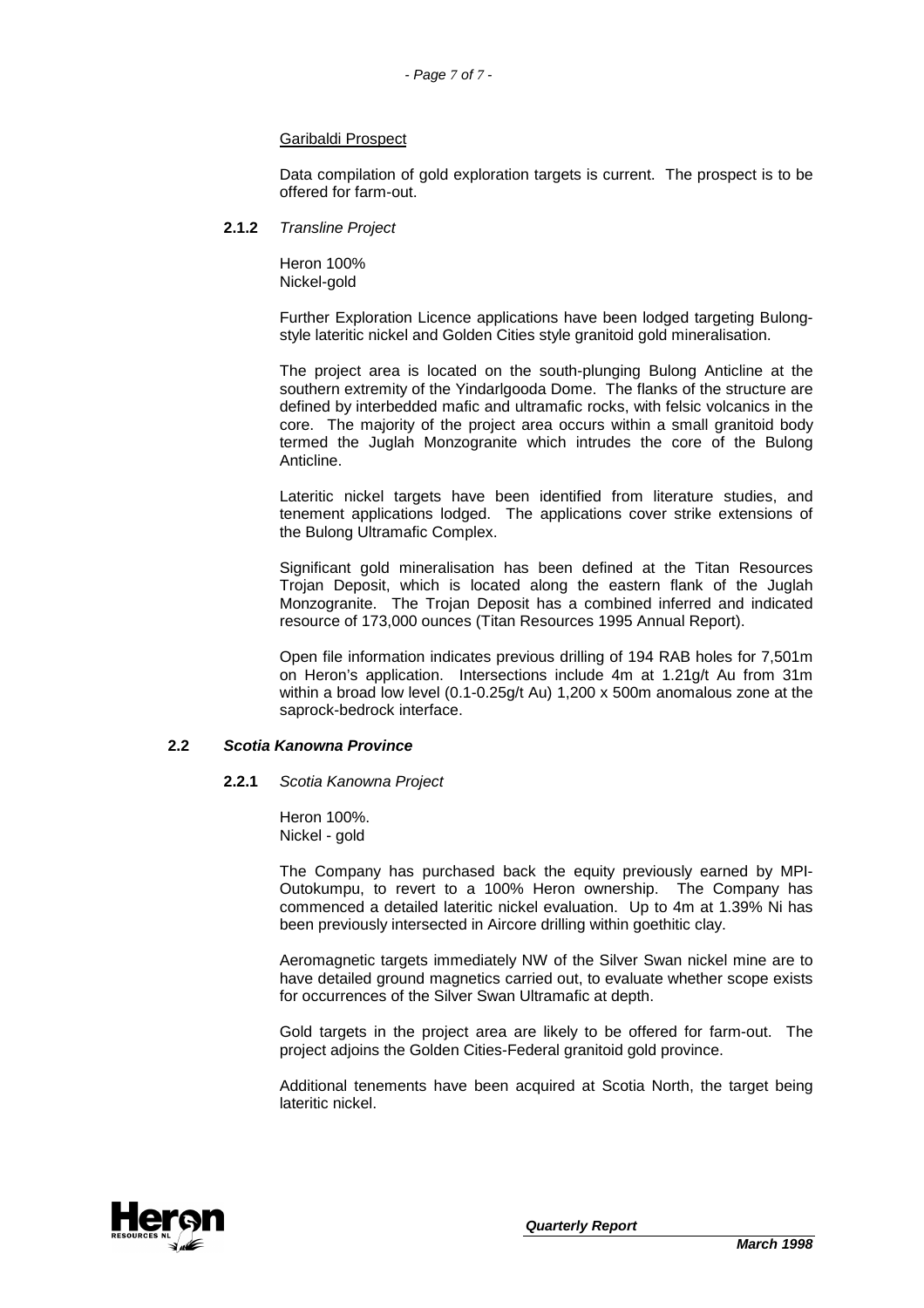#### **2.2.2** Silver Swan North Project

Heron 100% Nickel - gold

Inactive.

# **2.2.3** Menzies East Joint Venture Project

Heron 100%. Golden State Resources right to earn 60% Gold - nickel

Joint Venture operator Golden State are evaluating the results of the previously reported December 1997 drilling program.

#### **2.2.4** Kanowna East Project

Heron 100% Gold - nickel

Farm-out of the project is being sought.

#### **2.3 Keith Kilkenny Province**

**2.3.1** Edjudina Project

Heron 100% Nickel - gold

Regional

The Company has been appraising and acquiring various tenements in order to generate contiguous holdings over its nickel laterite targets.

Several Exploration Licence applications were lodged within the Keith Kilkenny Tectonic Zone from Webb Hill in the south to Mount Kildare in the north. These applications are along strike from existing Heron nickel and gold targets.

#### Banjo Prospect

The Company has exercised its option and purchased a 100% equity in the Banjo property. Drilling in the previous Quarter by Heron included intercepts of 28m at 1.41g/t Au and 17m at 1.17g/t Au.

Gold mineralisation at Banjo has been mined from a north south striking shear zone with quartz (-tourmaline) veining and stockworks. Three high priority soil geochemical targets generated by Heron await drill testing.

#### Boyce Creek Prospect

The Boyce Creek prospect area covers part of the mafic-ultramafic sequence marginal to the Keith Kilkenny Rift. These margins to the rift are considered highly prospective for ultramafic-hosted lateritic and sulphide nickel deposits, and Archaean gold deposits.

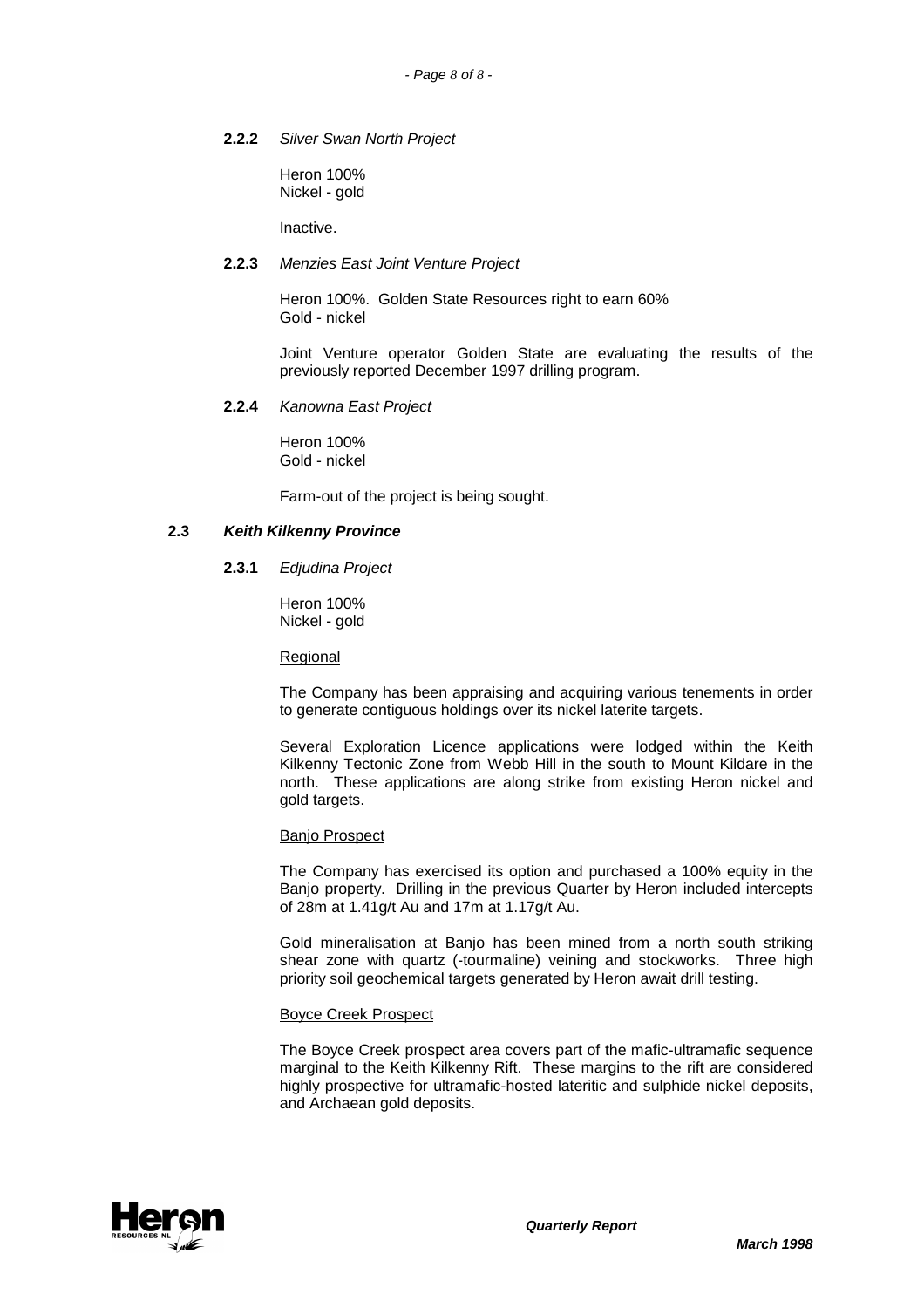A detailed geological study was completed. Using multi-element lithogeochemistry, a geological cross section through the Boyce Creek ultramafic sequence was interpreted. The ultramafic is composed of a thick fractionated komatiite flow and is highly prospective for nickel laterite mineralisation. There may also be potential for disseminated nickel sulphides towards the base of the flow.

RC drill collars on a 400 x 80m pattern have been laid out. This proposed drilling is in abeyance pending completion of the more advanced Kalpini lateritic nickel resource drilling.

#### McAuliffe West - Lady Byron

RC drill collars on a 400 x 80m pattern have been laid out. It is probable there is some structural complexity in this area that has disrupted the ultramafic sequence.

|  |  |  | Significant previous drilling nickel intercepts are detailed as follows: |
|--|--|--|--------------------------------------------------------------------------|
|  |  |  |                                                                          |

| <b>McAuliffe West - Lady Byron Prospect</b><br><b>Drilling Summary</b><br>Significant Nickel Intersections, 0.5% and 0.75% Ni Cut-off |                                |                 |                |                      |                    |                        |            |         |                                    |
|---------------------------------------------------------------------------------------------------------------------------------------|--------------------------------|-----------------|----------------|----------------------|--------------------|------------------------|------------|---------|------------------------------------|
| <b>ZONE</b>                                                                                                                           | <b>HOLEI NUM</b><br><b>BER</b> | <b>NORTHING</b> | <b>EASTING</b> | <b>FROM</b><br>I (M) | To<br>$\mathbf{I}$ | <b>INTERVAL</b><br>(M) | Νı<br>$\%$ | Co<br>% | N <sub>12</sub> Co<br><b>INDEX</b> |
|                                                                                                                                       |                                |                 |                |                      | M)                 |                        |            |         |                                    |
|                                                                                                                                       | PMC <sub>6</sub>               | 36040           | 4600           | $\Omega$             | 20                 | 20                     | 0.84       | n/a     | n/a                                |
|                                                                                                                                       | inc at 0.75%                   |                 |                | 12                   | 16                 | 4                      | 1.53       | n/a     | n/a                                |
|                                                                                                                                       | PMC9A                          | 36120           | 4520           | 12                   | 18                 | 6                      | 0.85       | n/a     | n/a                                |
|                                                                                                                                       | inc at 0.75%                   |                 |                | 14                   | 16                 | 2                      | 1.05       | n/a     | n/a                                |

#### **2.3.2** Mulgabbie Project

Heron 100% Nickel - gold

#### Regional

Additional Exploration Licences have been acquired at Mulgabbie.

#### Lake Rebecca Lateritic Nickel Project

The purchase of the Lake Rebecca Lateritic Nickel Project was finalised.

The project area covers mafic to ultramafic units of the Mulgabbie Formation striking NNW along the southern shores of Lake Rebecca. This sequence represents the eastern margin of the Keith Kilkenny Rift.

Literature reviews were completed. The ultramafic sequence at Lake Rebecca is prospective for both lateritic and sulphide nickel mineralisation. The ultramafic rocks have formed in a regional-scale lava flow channel. Marginal rocks to the channel are spinifex-textured komatiite flow rocks.

Such channels may host nickel sulphide mineralisation either as massive sulphide along the basal contact of the channel or as disseminated sulphide within the olivine-rich cumulates. The Silver Swan and related sulphide deposits are hosted in a ultramafic sequences geologically similar to the Lake Rebecca komatiite channel.

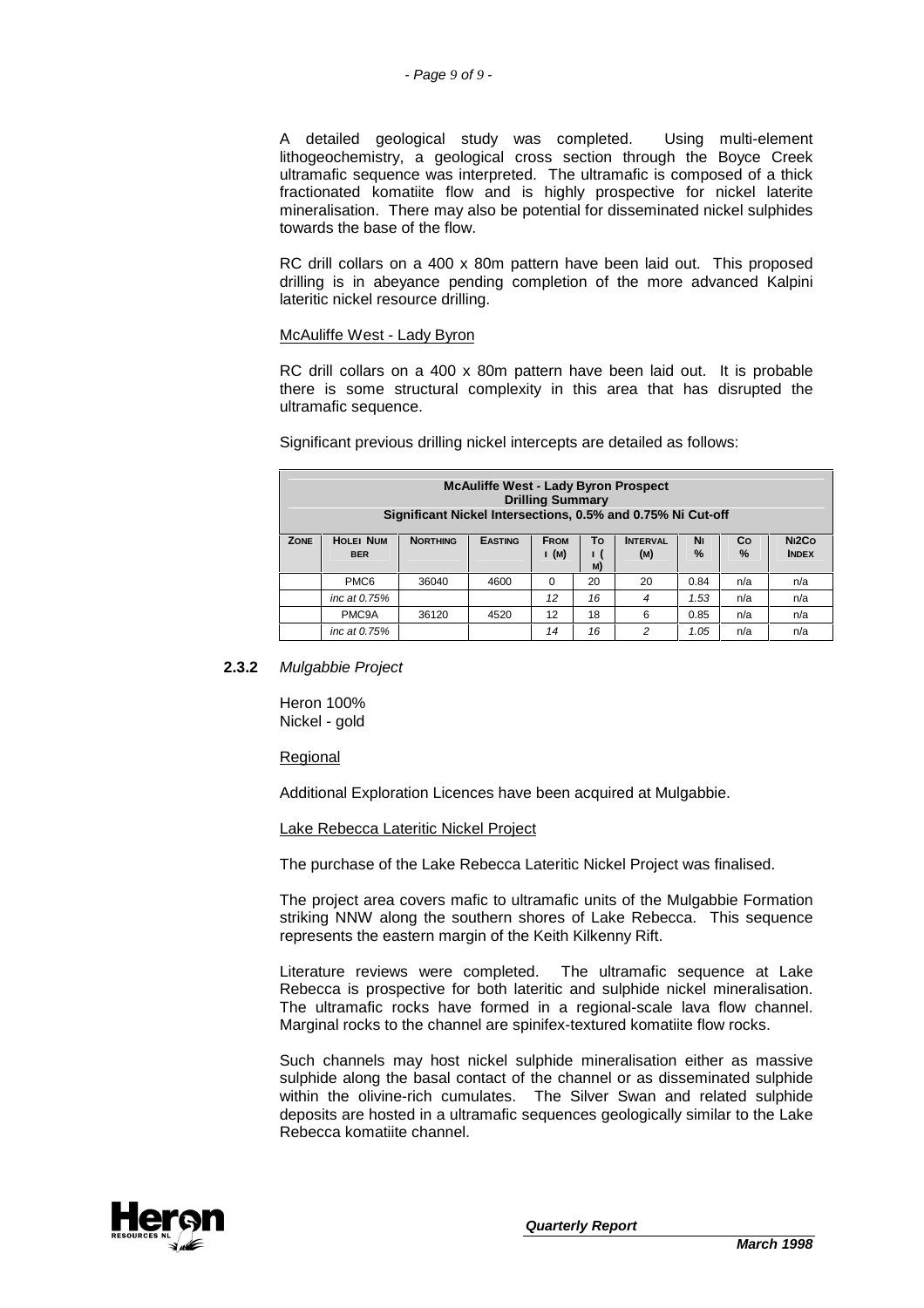An assessment of the channel for nickel sulphide requires a determination of the younging direction of the komatiite sequence. This will be determined by completing multi-element lithogeochemistry on drill samples on site.

Bass Strait Oil and Gas NL in the early 1980s defined a global resource of 27 million tonnes at 0.75% Ni with Co credits. Heron intends to drill out this resource to locate high grade pods as a potential satellite ore feed for a future Kalpini processing operation.

#### Mulgabbie West Prospect

Heron's tenements adjoin and are along strike of the Old Plough Dam - Khartoum mineralised trend (recent one million ounce gold discovery).

Soil geochemical sampling of aeromagnetic anomalies has generated high priority targets. Ground checking of these targets has confirmed drill testing is required. This will be done once the Kalpini drilling is completed.

#### Old Pinjin Prospect

Regional BLEG soil gold sampling defined low order gold anomalies, with a peak anomaly of 46ppb Au.

#### **2.3.3** Karonie South Project

Heron 100% Gold - nickel

Zones of alteration marginal to the Jimberlana Dyke were soil and rock chip sampled as lateritic nickel targets. Anomalies of up to 1,000ppm Ni in soils and 1,700ppm Ni in bedrock were returned. An additional Exploration Licence application has been lodged to further evaluate the lateritic nickel potential.

#### **2.4 Mungari Province**

#### **2.4.1** Mungari Northwest Joint Venture Project

Heron 100%, Kundana Gold right to earn 50% Gold

The project area is NW along strike from the Mines and Resources Australia-Mineral Commodities White Foil one million ounce gold discovery.

Soil auger geochemistry is current. No interpretation of results is yet available.

# **2.5 Leonora Laverton Province**

#### **2.5.1** Laverton Joint Venture Project

Heron 100%. Metex right to earn 70%. Gold - nickel

Vacuum drilling was carried out, with two anomalies of 800m and 200m width generated. Peak values were 11ppb Au with supporting As, Sb and Pb.

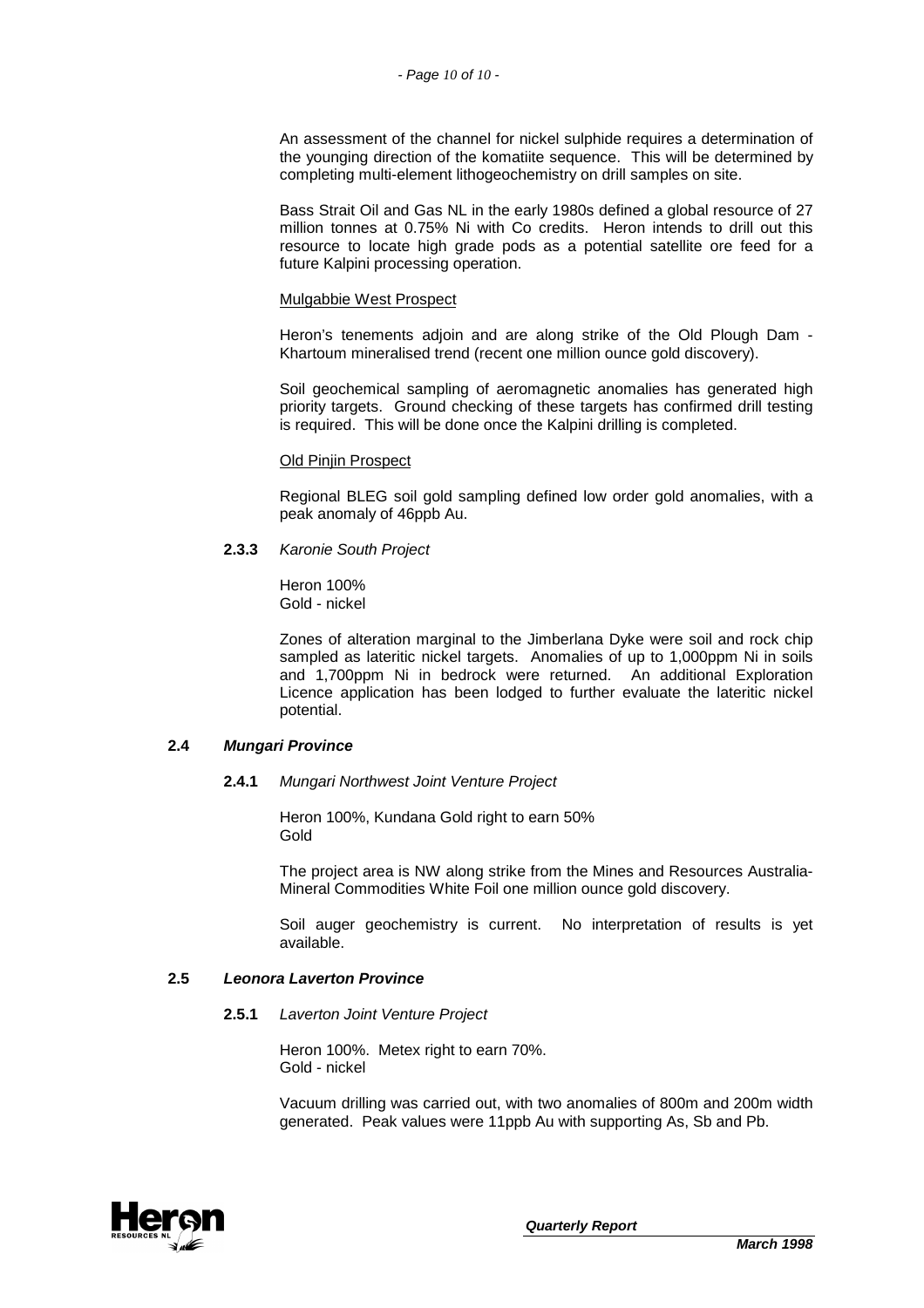Other lower order geochemical anomalies were returned from the vacuum drilling, with highest values reaching a peak of 7ppb Au, with no anomalous As, Sb or Pb support.

Airborne magnetics on 50m line spacing was completed. All data is currently being compiled for TMI contours, profiles and images.

# **2.5.2** Mount Morgans Joint Venture Project

Heron 100%. Metex right to earn 70% Gold - nickel

Airbore magnetics on 50m line spacing was completed. All data is currently being compiled for TMI contours, profiles and images.

Open file research of all available historical exploration information was commenced.

Vacuum drill holes were logged and geomorphological interpretations prepared.

**2.5.3** Malcolm Project

Heron 100% Gold - nickel

Regional

Additional Exploration Licences were lodged and are in ballots. The ground applied for is immediately south along strike of the Murrin Murrin lateritic nickel project.

**2.5.4** Victory Project

Heron 100% Nickel - gold

# Mount McClure South Prospect

Regional compilations are current.

**2.5.5** Merolia Project

Heron 100% Nickel - gold

Four Exploration Licence applications were lodged at Merolia NW along strike of the Coglia Well - Irwin Hills lateritic nickel prospects. Geological interpretations at Merolia indicate the potential for ultramafic occurrences associated with strong aeromagnetic anomalies.

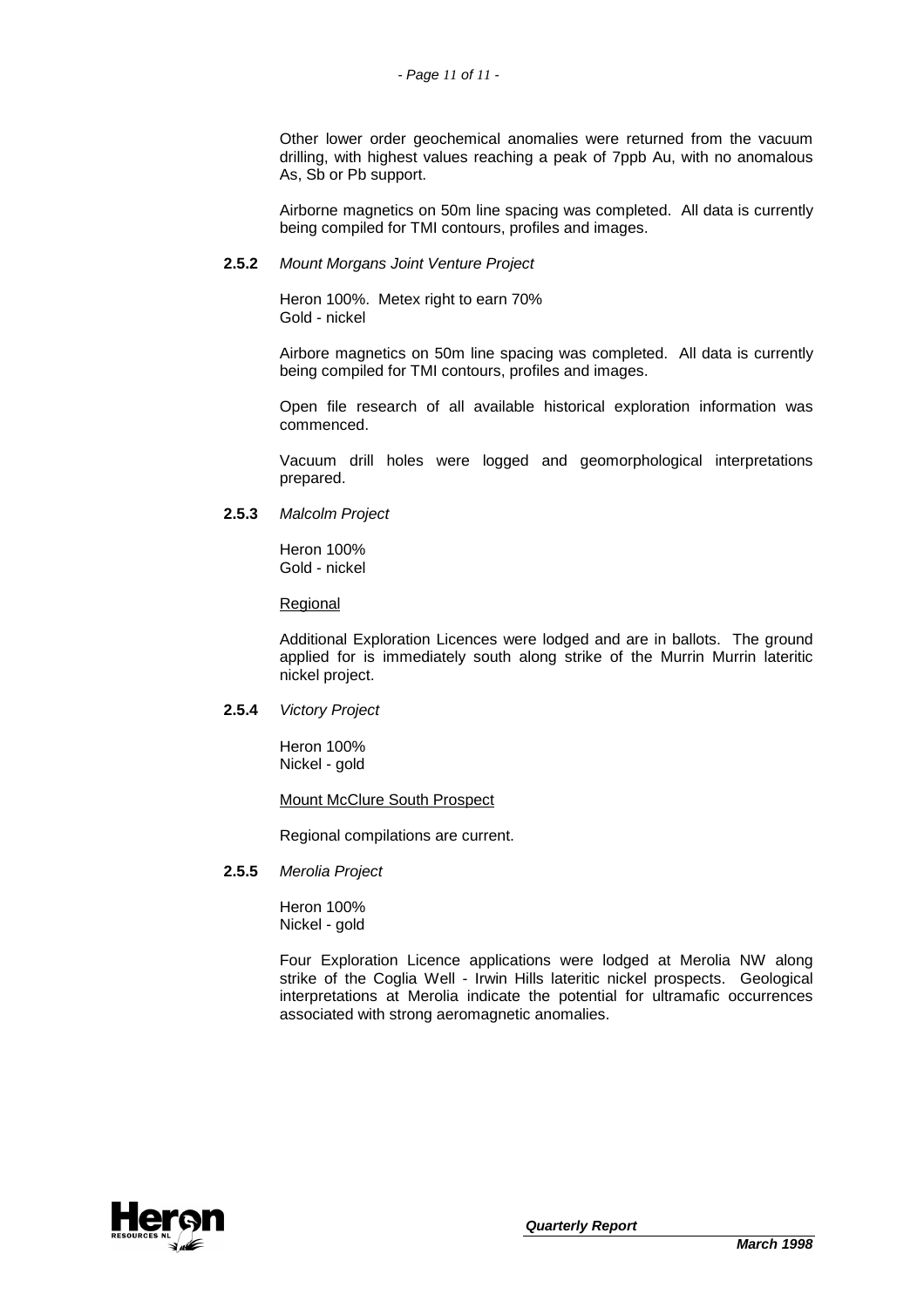# **2.6 Menzies Leonora Province**

**2.6.1** Menzies Leonora Project

Heron 100% Nickel - gold - diamonds

Additional Exploration Licence applications were lodged at Lawrence Find, to consolidated the ground holding.

# **2.7 Ida Fault Province**

#### **2.7.1** Snake Hill Joint Venture Project

Heron 100%. Connemara right to earn 70% Gold - nickel

Drilling was again delayed, due to rig commitments elsewhere.

# **2.7.2** Blister Dam Joint Venture Project

Heron 100%. Normandy Exploration right to earn 70% Gold

The project area is located 100km NW of Kalgoorlie, on the Zuleika Shear Zone.

A 4,000m Aircore drilling program is current. The aim of this drilling is to test a Norex BLEG soil anomaly on the western portion of the tenement, and follow up previous drilling along the Zuleika Shear, to test an ultramafic-felsic contact.

Data evaluation is current.

#### **2.7.3** Bullabulling Project

Heron 100% Nickel - gold

Soil geochemical traversing commenced on granted Prospecting Licences. No targets were defined.

Grant of Exploration Licences is awaited.

**2.7.4** Frances Lesley Project

Heron 100% Gold - nickel

The project area is located 100km NW of Kalgoorlie, within an area of active gold mining operations at Carbine and Davyhurst.

Additional Exploration Licences have been lodged, to consolidate the Company's tenement holding. Mining Lease conversion was completed over areas of historic gold workings.

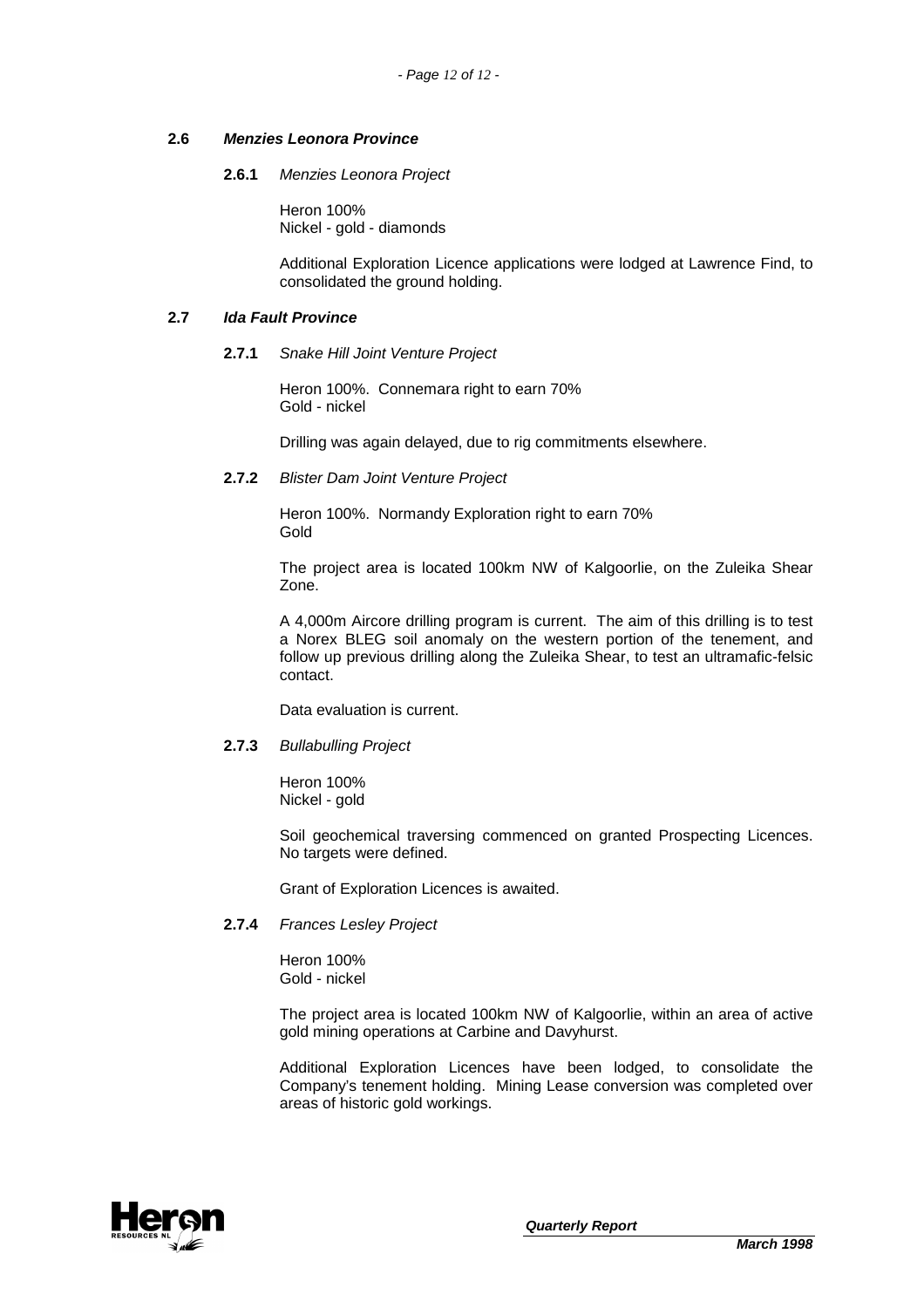# **2.7.5** Yilmia Hill Project

Heron 100% Nickel - gold

Exploration Licence applications are awaiting grant.

# **2.7.6** Cowan Project

Heron 100% Nickel - gold

Exploration Licence applications are awaiting grant.

#### **2.8 Dundas Province**

**2.8.1** Dundas Lake Project

Heron 100% Gold - uranium - vanadium

The project has been relinquished, due to the difficulty in exploring on a salt lake environment. In addition, the project was gold only, with no nickel potential. This does not accord with the Company's exploration philosophy of only exploring gold provinces where nickel potential is also present.

## **2.9 Kambalda Domain Province**

#### **2.9.1** Binduli East Joint Venture Project

Heron 100%. MPI right to earn 70% Gold - nickel

This 16 $km^2$  contiguous tenement holding straddling the Abattoir Shear is located 5km SW of Kalgoorlie. Finalisation of the joint venture agreement is still current.

#### **2.9.2** Mount Martin Project

Heron 100% Nickel - gold

Tenement applications have been lodged on favourable structural and ultramafic targets in the area of the Blair nickel, Mount Martin gold-nickel and New Celebration gold mines. Tenement grant is awaited.

# **2.10 Southern Cross Province**

#### **2.10.1** Bungalbin Project

Heron 100% Nickel - iron ore - gold

The area is east along strike of the Marda gold mining centre, within an area of pervasive laterite cover. Bulk tonnage iron resources are present, and lateritic nickel potential is indicated from open file searches.

Tenement grant is awaited.

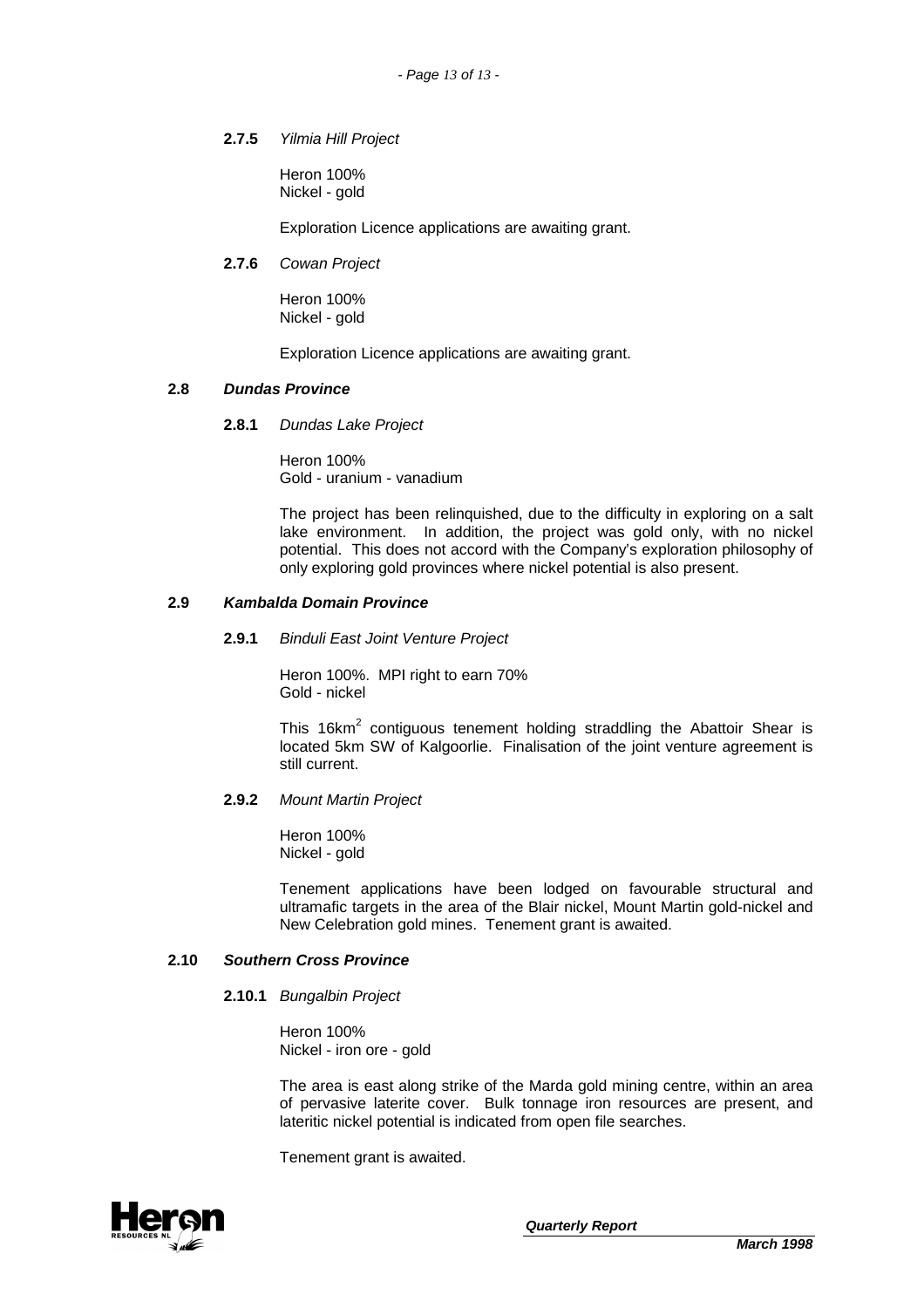# **2.10.2** Maggie Hays Hill Project

Heron 100% Nickel - gold

Tenement grant is awaited.

# **2.11 Gawler Craton Province**

**2.11.1** G2 Project

Heron 100% Gold - copper - uranium - diamonds

Field work is in abeyance pending renewal of the tenement.

# **I J BUCHHORN MANAGING DIRECTOR**

The information is based on, and accurately reflects, information compiled by Ian James Buchhorn, who is a Member of the Australasian Institute of Mining and Metallurgy.

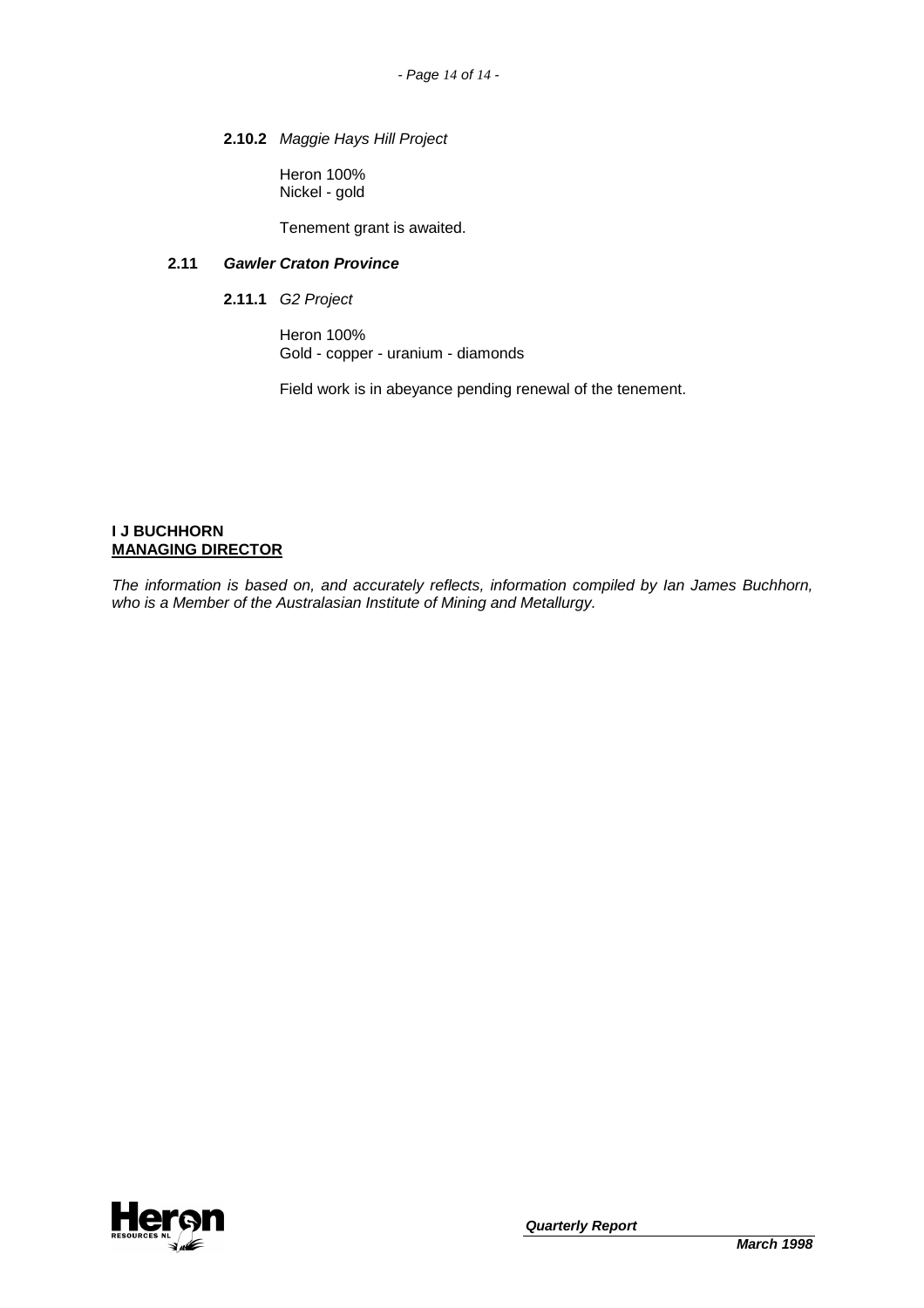#### **Glossary of Terms**

"Aeromagnetic Survey" means a survey made from the air, recording variations in the earth's magnetic field.

"Alteration" means rock-forming minerals which have been chemically changed.

"Anomaly" means a value higher or lower than expected, which outlines a zone of potential exploration interest but not necessarily of commercial significance.

"Aircore drilling" means a rotary drilling technique which uses compressed air to cut a core sample and return core fragments to surface inside the drill rods. The drill sample quality is generally good.

"Au" means gold.

"Co" means cobalt

"Cu" means copper.

"Geochemical Survey" means the systematic study of the variation of chemical elements in rocks or soils.

"g/t" means grams per tonne.

"Granitoid" means a family of coarse-grained igneous rocks that contain abundant quartz and feldspar.

"Helimag" means an aeromagnetic survey flown by a helicopter.

"km" means kilometres.

"km<sup>2</sup>" means square kilometres.

"Komatiite" means an ultramafic rock with high magnesium content extruded from a volcano. Textural variations include:

"Orthocumulate" means a rock which exhibits a high proportion of crystallised trapped interstitial ("intercumulus") liquid. The surrounded ("cumulus") olivine crystals are subhedral to euhedral in form. This komatiite type is regarded as prospective for nickel sulphide mineralisation (e.g. Kambalda nickel mine).

"Mesocumulate" means a rock with cumulus crystals exhibiting extensive mutual boundary contact, but retaining some recognisable interstitial material. This rock type is prospective for lateritic nickel.

"Adcumulate" means a rock with little or no intercumulus material and characterised dominantly by anhedral crystals. This rock type is regarded as prospective for nickel laterite mineralisation.

"m" means metres.

"Mineralisation" means, in economic geology, the introduction of valuable elements into a rock body.

"MMI" means the Mobile Metal Ion Process<sup>TM</sup>, which is a partial extraction soil geochemical technique considered to be very effective for nickel and gold exploration.

"Ni" means nickel.

"Olivine" means a magnesium-iron silicate mineral, often occurring in rocks prospective for nickel.

"prospect" means a target upon which exploration programs are planned or have commenced.

"project" means a grouping of prospects within a geographic location, often with a common geological setting.

"province" means a grouping of projects within a geological district defined by a major mineralised crustal structure.

"ppb" means parts per billion.

"ppm" means parts per million (1g/t equals 1ppm, and 1000ppb equals 1ppm).

"RAB drilling" means the drilling technique in which a sample is returned to surface outside the rod string by compressed air. The drill sample may be subject to some degree of contamination.

"RC drilling" means the drilling method employing a rotating or hammering action on a drill bit which returns a sample to the surface inside the rod string by compressed air. The drill sample quality is generally superior to RAB.

"Shear Zone" means a zone in which crushed rock has been produced by the action of a shearing stress as on a fault. This setting is often favourable for the occurrence of gold mineralisation.

"Tectonic Zone" means a major structural feature characterised by deformation of several kilometres in width.

"Ultramafic" means rocks composed almost entirely of mafic minerals, which are prospective for nickel.

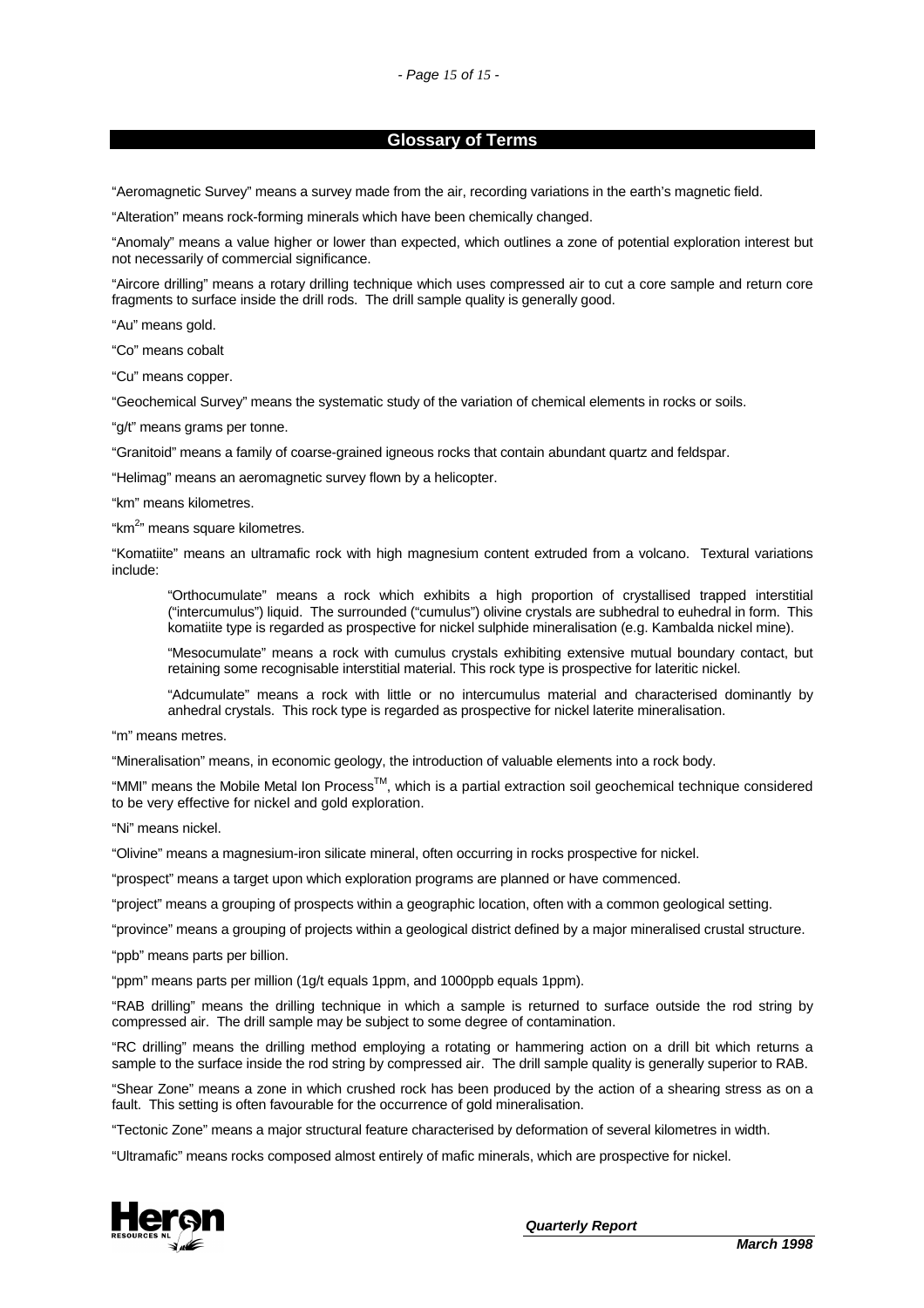# Appendix 5B

Mining exploration entity quarterly report

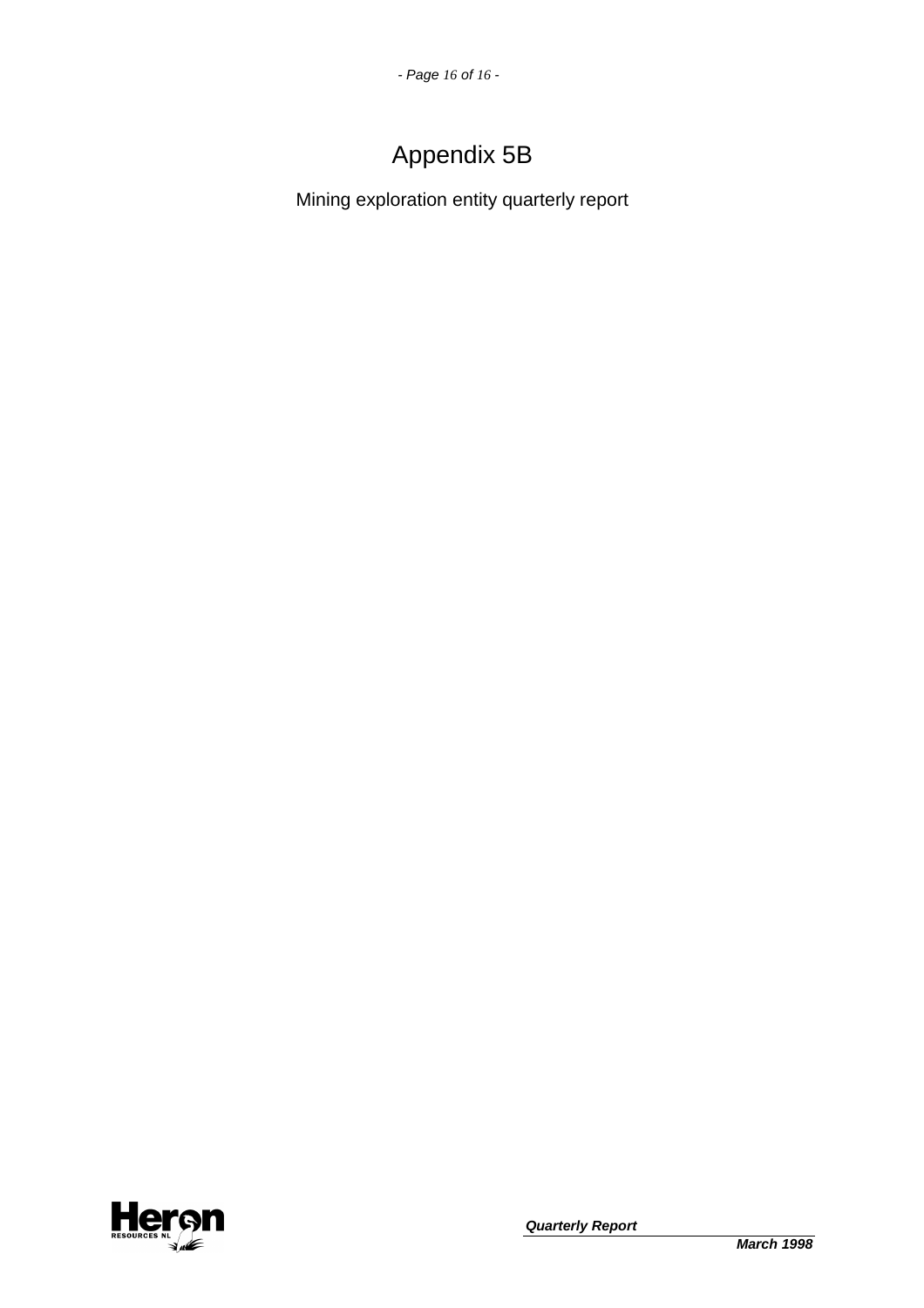#### **2.2 Details of outlays made by other entities to establish or increase their share in projects in which the reporting entity has an interest.**

- **1.** Golden State Resources NL has the right to earn a 60% equity interest in the Menzies East Joint Venture Project tenements through sole funding the initial \$250,000 of exploration.
- **2.** Metex Resources NL has the right to earn a 70% equity interest in the Laverton Joint Venture Project tenements through sole funding the initial \$500,000 of exploration.
- **3.** Metex Resources NL has the right to earn a 70% equity interest in the Mt Morgans Joint Venture Project tenements through sole funding the initial \$200,000 of exploration.
- **4.** Connemara Gold Mines Pty Limited has the right to earn a 70% equity interest in the Snake Hill Joint Venture Project tenements through sole funding the initial \$300,000 of exploration.
- **5.** Kundana Gold Pty Limited has the right to earn a 50% equity interest in the Mungari Northwest Joint Venture Project tenements through sole funding the initial \$3,000,000 of exploration.
- **6.** Normandy Gold Pty Limited has the right to earn a 70% equity interest in the Blister Dam Joint Venture Project tenements through sole funding the initial \$250,000 of exploration.
- **7.** Mining Project Investors Pty Limited has the right to earn a 70% equity interest in the Binduli East Joint Venture Project tenements through sole funding the initial \$750,000 of exploration.

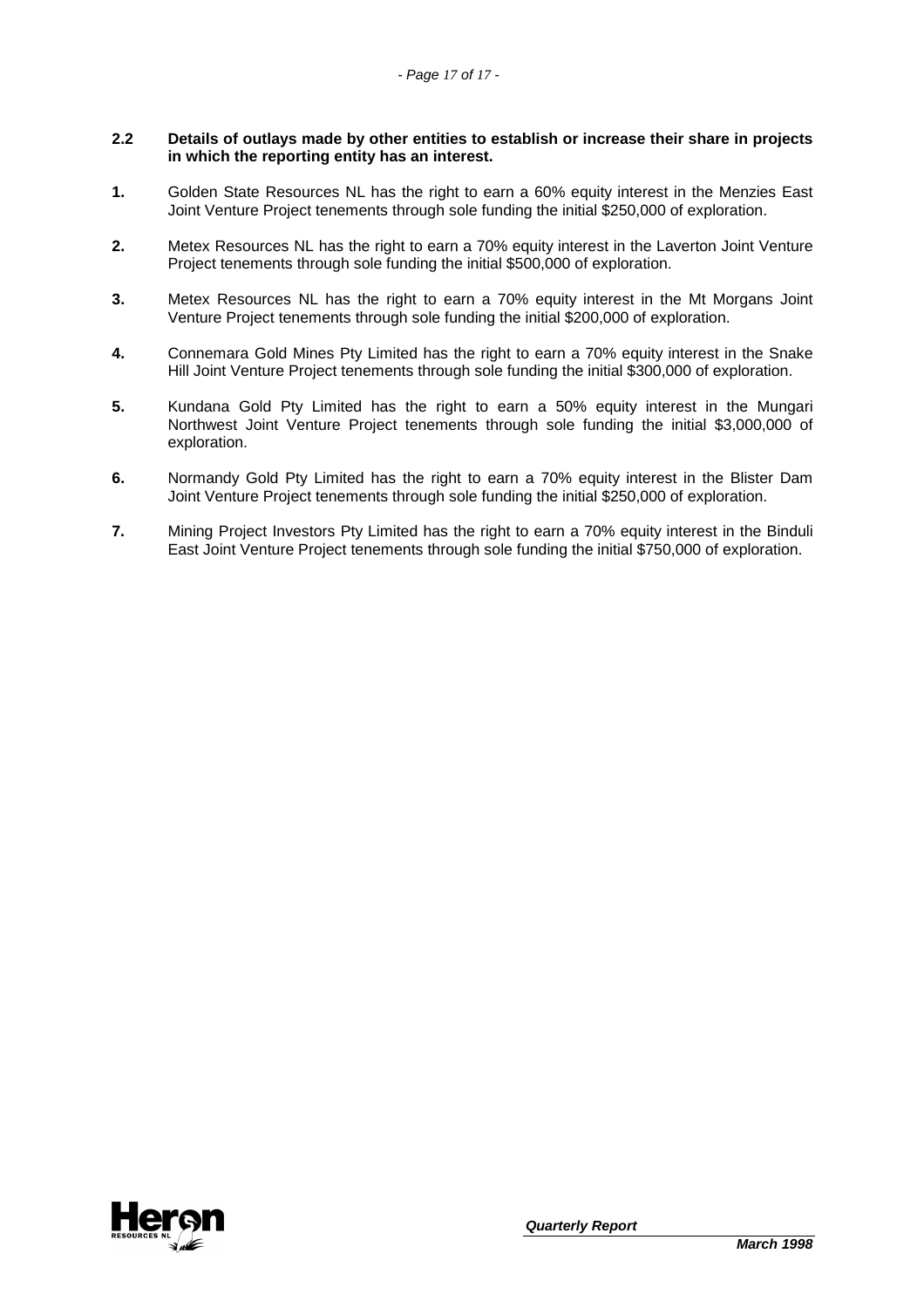| <b>Tenement</b><br><b>Reference</b> | <b>Nature of Interest</b>   | <b>Interest</b><br><b>Beginning of Quarter</b> | <b>Interest</b><br><b>End of Quarter</b> |
|-------------------------------------|-----------------------------|------------------------------------------------|------------------------------------------|
| E31/397                             | <b>Registered Applicant</b> | 100                                            | $\mathbf 0$                              |
| P63/990                             | <b>Registered Holder</b>    | 100                                            | 0                                        |
| P63/991                             | <b>Registered Holder</b>    | 100                                            | 0                                        |
| P63/992                             | <b>Registered Holder</b>    | 100                                            | 0                                        |
| P63/993                             | <b>Registered Holder</b>    | 100                                            | 0                                        |
| P63/994                             | <b>Registered Holder</b>    | 100                                            | 0                                        |
| P63/995                             | <b>Registered Holder</b>    | 100                                            | 0                                        |
| P63/996                             | <b>Registered Holder</b>    | 100                                            | 0                                        |
| P63/997                             | <b>Registered Holder</b>    | 100                                            | 0                                        |
| P63/998                             | <b>Registered Holder</b>    | 100                                            | 0                                        |
| P63/999                             | Registered Holder           | 100                                            | 0                                        |
| P63/1000                            | <b>Registered Holder</b>    | 100                                            | 0                                        |
| P63/1001                            | <b>Registered Holder</b>    | 100                                            | 0                                        |
| P63/1002                            | <b>Registered Holder</b>    | 100                                            | 0                                        |
| P63/1003                            | <b>Registered Holder</b>    | 100                                            | 0                                        |
| P63/1004                            | <b>Registered Holder</b>    | 100                                            | 0                                        |
| P63/1005                            | <b>Registered Holder</b>    | 100                                            | 0                                        |
| P63/1006                            | <b>Registered Holder</b>    | 100                                            | 0                                        |
| P63/1007                            | Registered Holder           | 100                                            | 0                                        |
| P63/1008                            | <b>Registered Holder</b>    | 100                                            | 0                                        |
| P63/1036                            | <b>Registered Applicant</b> | 100                                            | 0                                        |
| P63/1038                            | <b>Registered Applicant</b> | 100                                            | 0                                        |
| P63/1039                            | <b>Registered Applicant</b> | 100                                            | 0                                        |
| P63/1040                            | <b>Registered Applicant</b> | 100                                            | 0                                        |
| P63/1041                            | <b>Registered Applicant</b> | 100                                            | 0                                        |
| P63/1042                            | <b>Registered Applicant</b> | 100                                            | 0                                        |
| P63/1043                            | <b>Registered Applicant</b> | 100                                            | 0                                        |
| P63/1044                            | <b>Registered Applicant</b> | 100                                            | 0                                        |
| P63/1045                            | <b>Registered Applicant</b> | 100                                            | 0                                        |
| P63/1046                            | <b>Registered Applicant</b> | 100                                            | 0                                        |

# **6.1 Interests in Mining Tenements relinquished, reduced or lapsed**

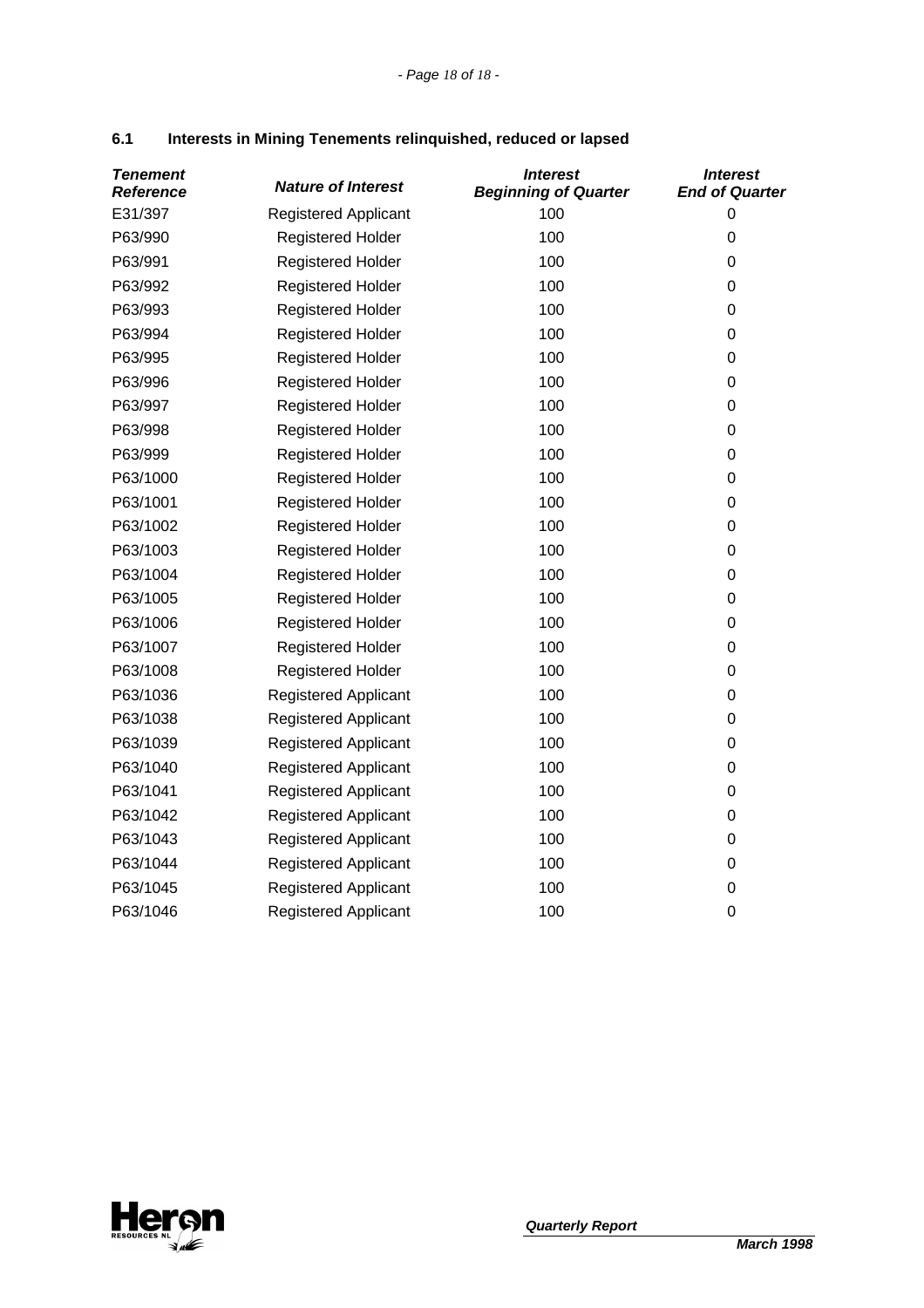# **6.2 Interests in Mining Tenements acquired or increased**

| <b>Tenement</b><br><b>Reference</b> | <b>Nature of Interest</b>   | <i><b>Interest</b></i><br><b>Beginning of</b><br>Quarter | <b>Interest</b><br><b>End of Quarter</b> |
|-------------------------------------|-----------------------------|----------------------------------------------------------|------------------------------------------|
| E15/577                             | <b>Registered Applicant</b> | 0                                                        | 100                                      |
| E16/179                             | <b>Registered Applicant</b> | 0                                                        | 100                                      |
| E16/180                             | Registered Applicant        | 0                                                        | 100                                      |
| E16/181                             | <b>Registered Applicant</b> | 0                                                        | 100                                      |
| E16/182                             | <b>Registered Applicant</b> | 0                                                        | 100                                      |
| E25/80                              | <b>Registered Applicant</b> | 0                                                        | 100                                      |
| E25/179                             | <b>Registered Applicant</b> | 0                                                        | 100                                      |
| E25/184                             | <b>Registered Applicant</b> | 0                                                        | 100                                      |
| E25/185                             | <b>Registered Applicant</b> | 0                                                        | 100                                      |
| E25/186                             | <b>Registered Applicant</b> | 0                                                        | 100                                      |
| E25/188                             | <b>Registered Applicant</b> | 0                                                        | 100                                      |
| E25/189                             | <b>Registered Applicant</b> | 0                                                        | 100                                      |
| E25/191                             | <b>Registered Applicant</b> | 0                                                        | 100                                      |
| E28/897                             | <b>Registered Applicant</b> | 0                                                        | 100                                      |
| E28/891                             | Registered Applicant        | 0                                                        | 100                                      |
| E28/892                             | <b>Registered Applicant</b> | 0                                                        | 100                                      |
| E28/893                             | <b>Registered Applicant</b> | 0                                                        | 100                                      |
| E28/894                             | <b>Registered Applicant</b> | 0                                                        | 100                                      |
| E28/895                             | <b>Registered Applicant</b> | 0                                                        | 100                                      |
| E28/910                             | <b>Registered Applicant</b> | 0                                                        | 100                                      |
| E28/911                             | <b>Registered Applicant</b> | 0                                                        | 100                                      |
| E28/916                             | <b>Registered Applicant</b> | 0                                                        | 100                                      |
| E28/918                             | <b>Registered Applicant</b> | 0                                                        | 100                                      |
| E30/217                             | <b>Registered Applicant</b> | 0                                                        | 100                                      |
| E30/218                             | <b>Registered Applicant</b> | 0                                                        | 100                                      |
| E31/398                             | <b>Registered Applicant</b> | 0                                                        | 100                                      |
| E31/399                             | Registered Applicant        | 0                                                        | 100                                      |
| E31/400                             | <b>Registered Applicant</b> | 0                                                        | 100                                      |
| E31/402                             | <b>Registered Applicant</b> | 0                                                        | 100                                      |
| E31/410                             | <b>Registered Applicant</b> | 0                                                        | 100                                      |
| E38/1079                            | <b>Registered Applicant</b> | 0                                                        | 100                                      |
| E38/1080                            | <b>Registered Applicant</b> | 0                                                        | 100                                      |
| E38/1081                            | <b>Registered Applicant</b> | 0                                                        | 100                                      |
| E38/1082                            | <b>Registered Applicant</b> | 0                                                        | 100                                      |
| E39/692                             | <b>Registered Applicant</b> | 0                                                        | 100                                      |
| E39/694                             | <b>Registered Applicant</b> | 0                                                        | 100                                      |
| E39/695                             | <b>Registered Applicant</b> | 0                                                        | 100                                      |
| E39/699                             | <b>Registered Applicant</b> | 0                                                        | 100                                      |